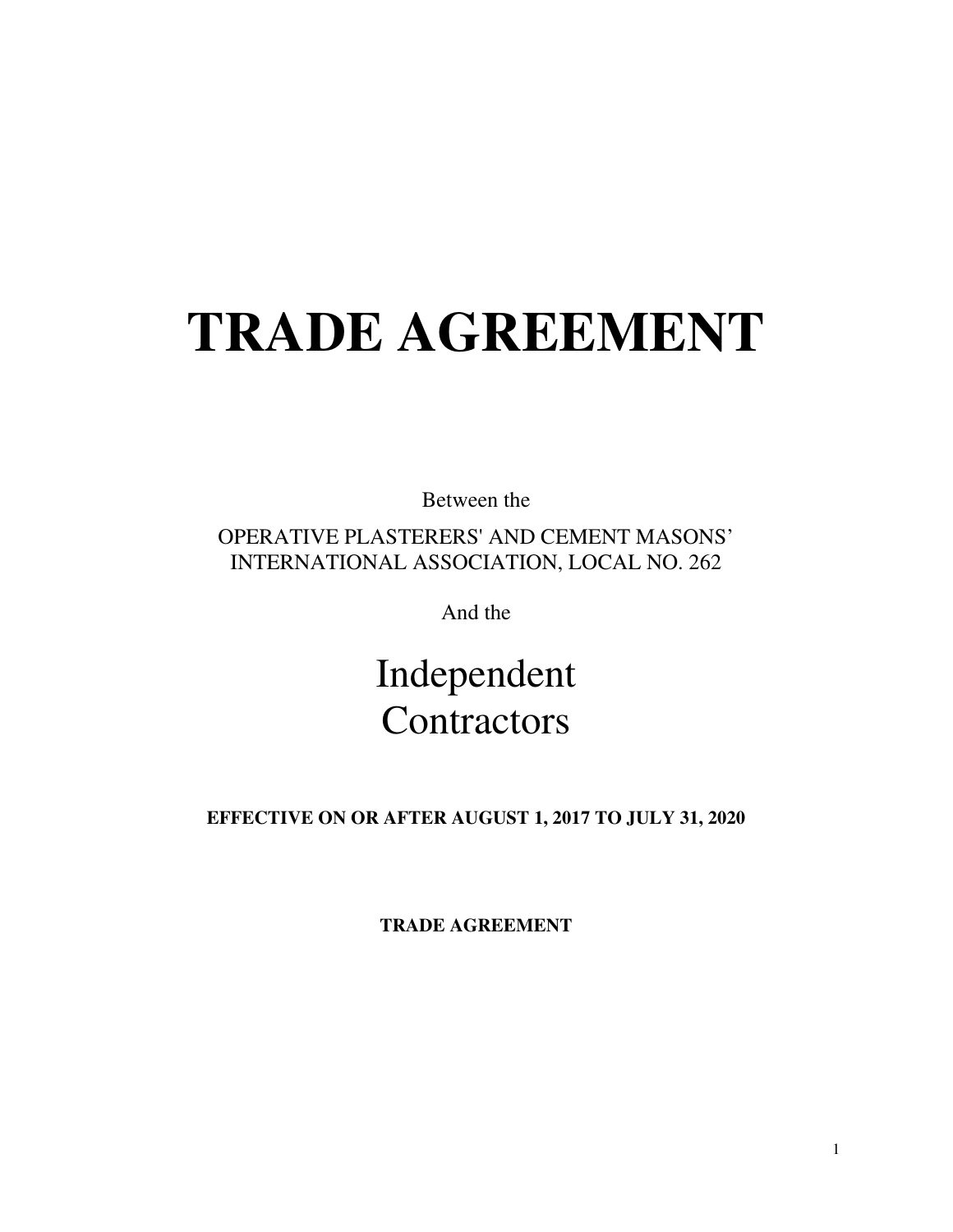## **TABLE OF CONTENTS**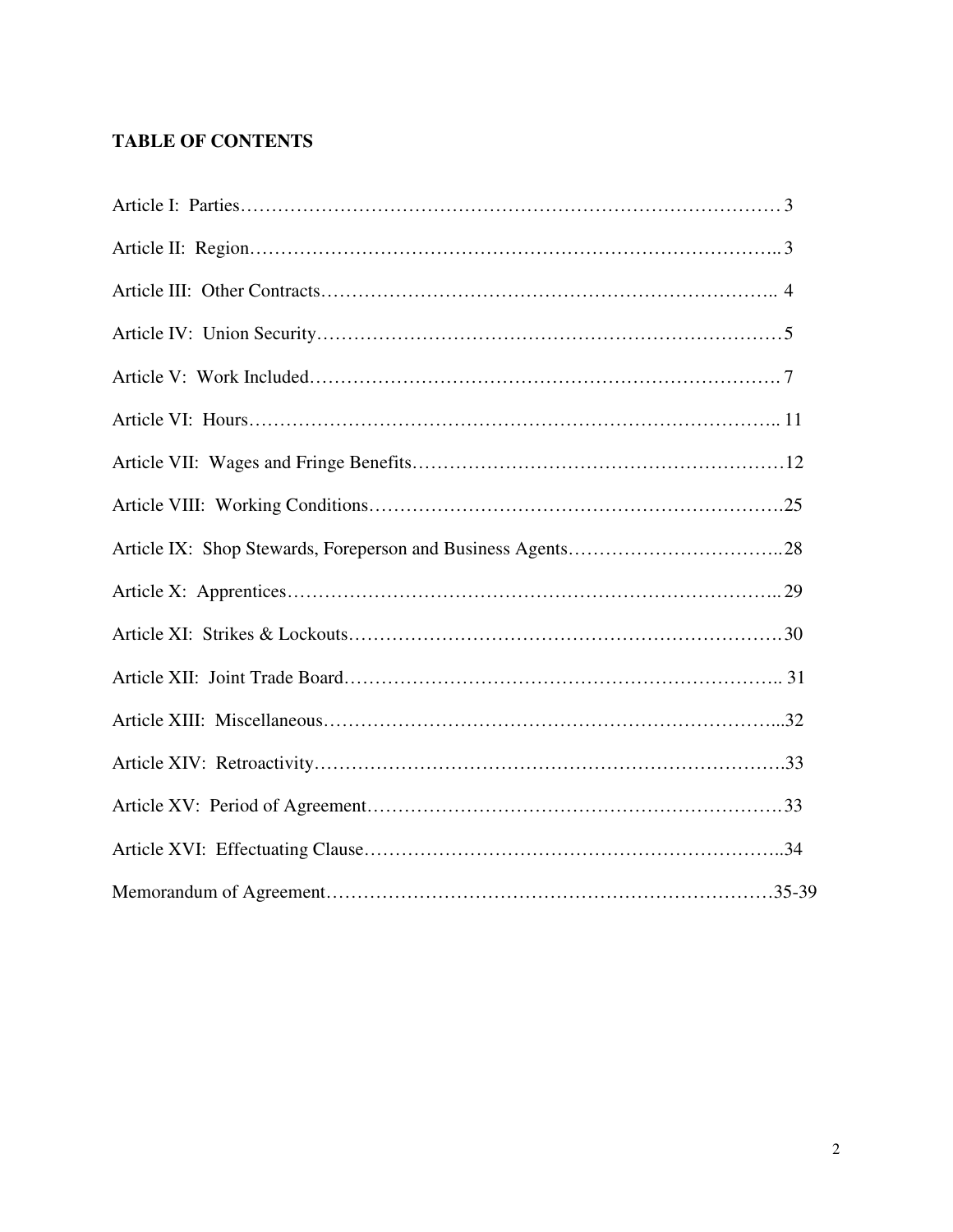This Trade Agreement is entered into by and between the INDEPENDENT CONTRACTOR (hereinafter "Employer").

and

OPERATIVE PLASTERERS' AND CEMENT MASONS INTERNATIONAL ASSOCIATION, LOCAL NO. 262 (hereinafter "Union")

#### **ARTICLE I: PARTIES**

#### **Section 1**

The Employer (hereinafter "Employer") means a party to and bound by this Agreement, obligate themselves and their agents and others controlled by them, directly or indirectly, to perform in good faith all the provisions of this Trade Agreement; the Union obligates itself to live up to all the provisions of this Trade Agreement in good faith.

#### **ARTICLE II: REGION**

#### **Section 1**

This Trade Agreement is effective on all jobs within the geographic territory of the following counties in New York: Brooklyn; Queens; Staten Island; Bronx; Manhattan; Nassau; Suffolk; Westchester; Putnam; Rockland; Orange; Dutchess; Columbia; Ulster; Greene; Delaware; Albany; Sullivan and Rensselaer. This Trade Agreement shall also cover all jobs performed on Rikers Island; Ellis Island; Liberty Island; Ward Island; and Roosevelt Island.

 This Trade Agreement is effective on all jobs within the geographic territory of the following counties in Connecticut: Fairfield, Litchfield, and New Haven.

#### **Section 2**

 The undersigned Employer recognizes the Union as the exclusive majority representative of all employees covered by this Agreement pursuant to Section 9(a) of the National Labor Relations Act. This majority status has been established by the fact that the Union has made an unequivocal request for recognition as the majority representative, the Employer has unequivocally recognized the Union as the majority representative, and the Employer's unequivocal recognition is based on the fact that the Union has shown the Employer evidentiary basis of its majority support of employees in the bargaining unit as described by this Agreement.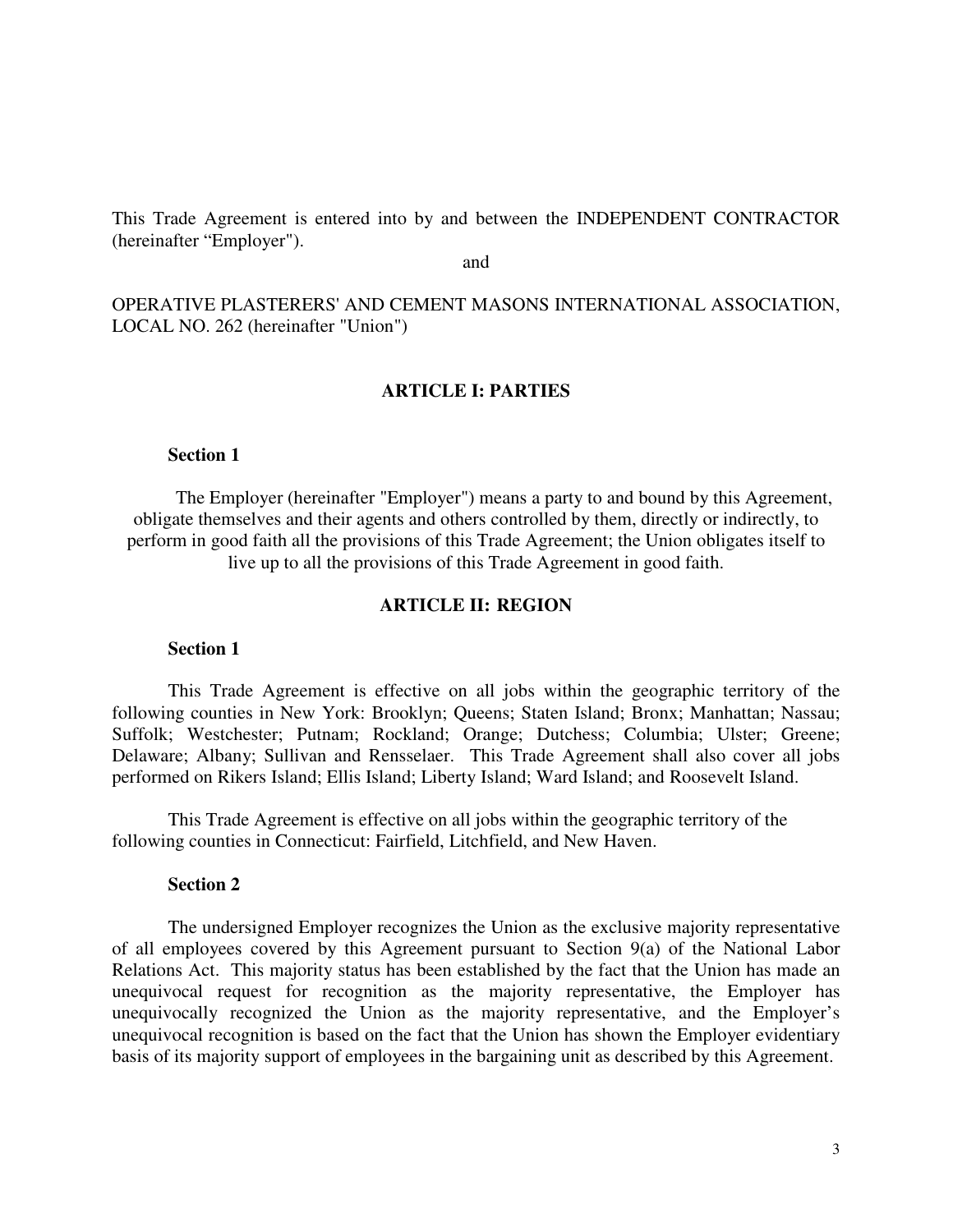#### **Section 3**

 This Agreement shall be binding upon any local union affiliated with the Operative Plasterers' & Cement Masons International Association ("International" that is appointed as a successor union to Plasterers' Local 262 by the International. The Employer agrees to recognize such successor local union as the collective bargaining representative of the employees covered by this Agreement and agrees to be bound by this collective bargaining agreement.

#### **ARTICLE III: OTHER CONTRACTS**

#### **Section 1**

 No journey person or apprentice performing work as described in Article V of this Trade Agreement (hereinafter "Plasterer") shall work for any Employer or individual who has failed to sign a Trade Agreement or is not bound by a Trade Agreement with the Union and does not comply with the terms and conditions of employment in said Trade Agreement.

 Notwithstanding any provision in this Agreement, any signatory Employer employing any employee(s) who is performing bargaining unit work within the geographic jurisdiction of New York State shall be responsible for paying fringe benefit contributions to the Local 262 Fringe Benefits Funds on behalf of said employee(s), unless the Employer contributes to the applicable Operative Plasterers' and Cement Masons International Union Fringe Benefit Funds having jurisdiction over the area where the subject work is performed.

#### **Section 2**

 If an Employer covered by this Trade Agreement or any such owner or principal forms or acquires by purchase, merger or otherwise, an interest, whether by ownership, stock, equitable or managerial, in another company performing bargaining unit work within this jurisdiction, this Trade Agreement shall cover such other operation and such other bargaining unit Plasterers shall be considered a part of the bargaining unit.

#### **Section 3**

 (a) No Employer shall enter into a contract with any other person, partnership, firm, corporation or joint venture to perform bargaining unit work on the same construction site, unless such other person, partnership, firm, corporation or joint venture has signed a Trade Agreement with the Union or is a member of an Association which has signed a Trade Agreement with the Union.

 (b) The Employer shall not subcontract "on site" construction bargaining unit work unless the Employer receiving the subcontract has a Trade Agreement with the Union. In the event the Employer subcontracts work covered by this Trade Agreement to an employer that is not bound by this Trade Agreement, the Employer that improperly subcontracted the work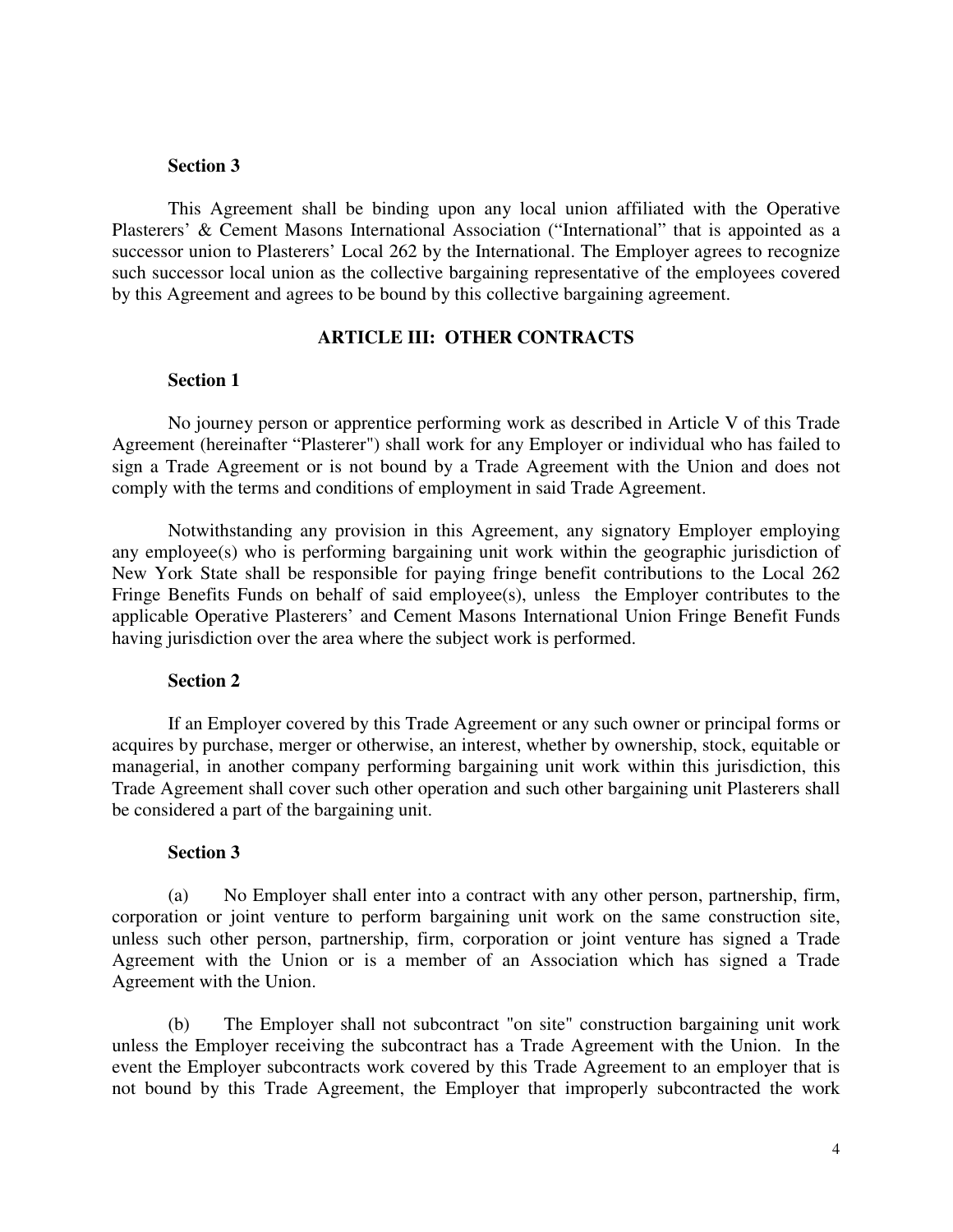covered by this Trade Agreement shall be liable for the payment of fringe benefit contributions due on the job site for work performed by the improper subcontractor and shall be liable to the Union for an amount equal to the working dues assessment. In the event any subcontractor is delinquent in the payment of Fringe benefits, or fails to remit working dues check-off to the Union, then the Local 262 Fringe Benefit Funds shall give written notice thereof to the Employer, who shall then be required to withhold any sums due to the subcontractor. The subcontractor, by this Trade Agreement, authorizes the withholding of said sums and in addition authorizes the Employer to pay such delinquencies directly to the Local 262 Fringe Benefit Funds and to the Union to the extent that such withheld sums are satisfactory. The Employer shall contact the Local 262 Fringe Benefit Funds and the Union to ascertain whether the subcontractor has contributed all required monies to the Funds before the Employer makes final payment to the subcontractor.

 (c) The Employer agrees that it will not subcontract any work covered by this Trade Agreement in order to circumvent the payment of wages and fringe benefits and the working conditions provided for in this Trade Agreement.

## **ARTICLE IV: UNION SECURITY**

## **Section 1**

 (a) It shall be a condition of employment that all Plasterers of the Employer covered by this Trade Agreement who are members of the Union in good standing on the date of execution of this Trade Agreement shall remain members in good standing and those who are not members on the date of execution of this Trade Agreement shall be required, as a condition of continued employment, to become and remain members on good standing in the Union after thirty-one (31) days following the execution of this Agreement or its effective date, or their date of employment, whichever is later.

 (b) The Employer shall provide twenty-four (24) hour notice to the Union when it needs Plasterers, giving all of the pertinent data to the Union with respect to the type of work so as to afford the Union equal opportunity to recommend competent, qualified applicants for such vacancies, it being understood that the Employer shall hire whomsoever it sees fit, and that the Employer shall at all times be the sole judge as to the work to be performed and whether such work performed by the employees is or is not satisfactory. This is not to preclude the enforcement of the Grievance Procedure in Article XII- Disputes.

 (c) In the event that any applicable statute is enacted or any decision rendered by a court or administrative agency having jurisdiction thereof which statute or decision permits union security or hiring provisions more favorable to the Union than those contained herein, then the parties hereto shall meet and amend this Trade Agreement so as to give the Union the maximum benefits permitted by such statute or decision.

 (d) In order to assist the Employer in readily procuring employees, the Union, at its own expense, agrees to maintain an out of work list where employees may register, and in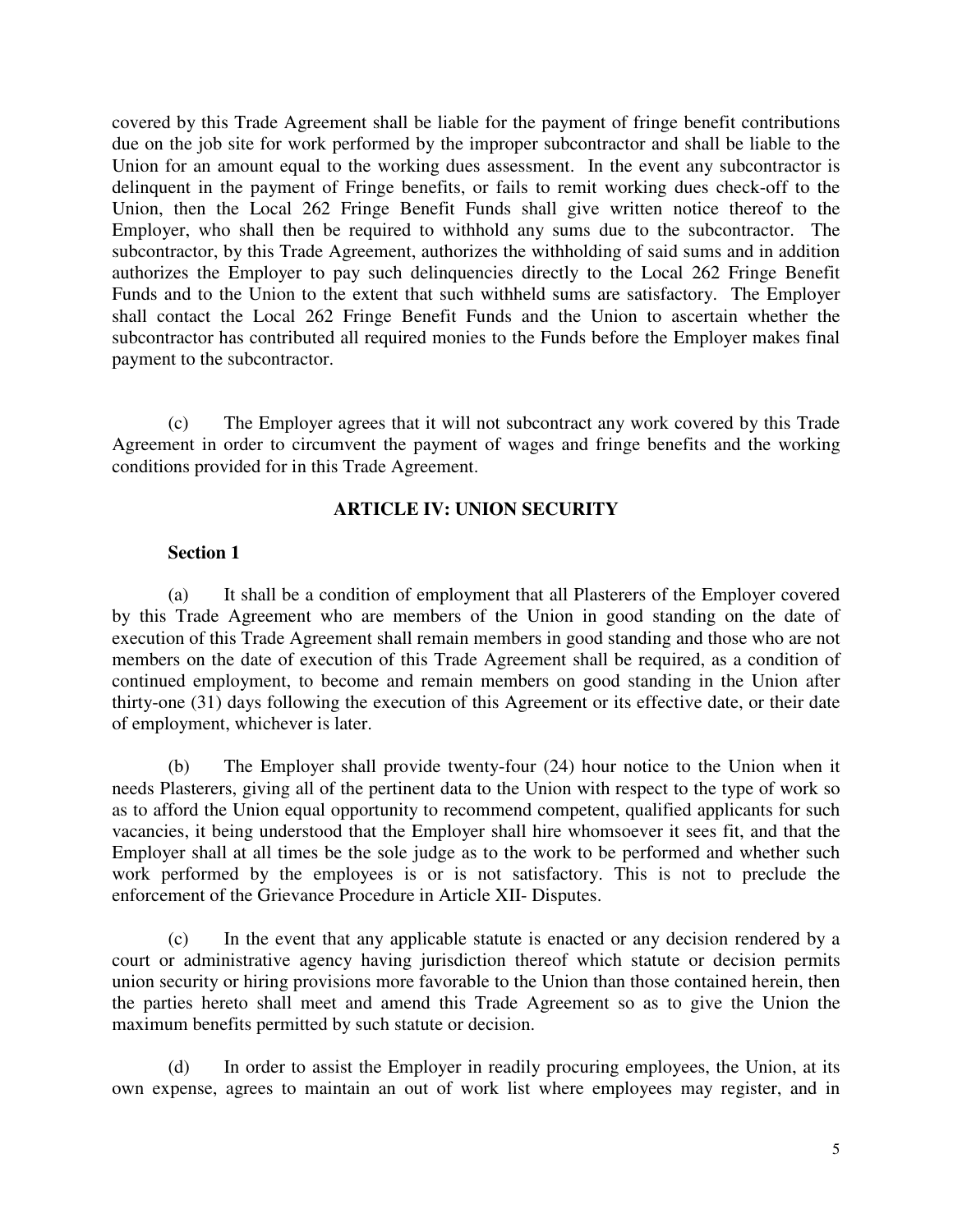consideration of same, the Employer agrees to permit the Union to send him fifty (50%) percent of the total number of plasterers he employs as selected by the Union. Such list shall be established and maintained on a nondiscriminatory basis, and shall not be based on, or in any way affected by Union membership, by-laws, rules, regulations, constitutional provisions, or any aspect or obligation of union membership, policies or requirements.

 (e) The Employer shall notify the Union 48 hours before starting a job. When a phase of a job is completed it will be necessary to notify the Union upon resumption of work and continue to do so until the final completion of a job.

(f) Registration of jobs

Every employer must register with the Union prior to the commencement of any job within the Jurisdiction of the Union, on a written Job Registration Form that shall be required by the Union. The completed Job Registration Form shall state the exact location and nature of job or operations.

The Job Registration form must be faxed to 718-357-2057 or mailed by overnight mail to 15050 14th Road #4, Whitestone, NY 11357, prior to commencement of any job in the jurisdiction of the Union.

Failure to register a job on a timely basis will result in a fine established by a Joint Trade Board Committee as set forth in Article XII in the Agreement. The fines for failure to register a job are as follows:

> **First Offense: up to \$2,500 Second Offense: up to \$5,000 Third Offense: up to \$10,000**

## **Section 2**

 The Employer and the Union agree there will be no discrimination against any employee, or applicant for employment with respect to race, creed, color, national origin, gender, gender identity, age, disability, marital or partnership status, citizenship status, religion, sexual orientation or affectionate preference in all employment decisions, including but not limited to recruitment, hiring, compensation, training and apprenticeship, promotion, upgrading, demotion, downgrading, transfer, layoff and termination, and all other terms and conditions of employment except as provided by law and the terms and conditions of this Trade Agreement.

## **Section 3**

Subject to the provisions of this Trade Agreement, each Employer shall have the right to hire or discharge any employee, but should an Employer discharge an employee for the purpose of demoralizing the membership of the Union, then on that operation where such Employer is employing, or intends to employ members of the O.P. & C.M.I.A Union, he shall accept One Hundred (100%) percent of all such Union members from the Union.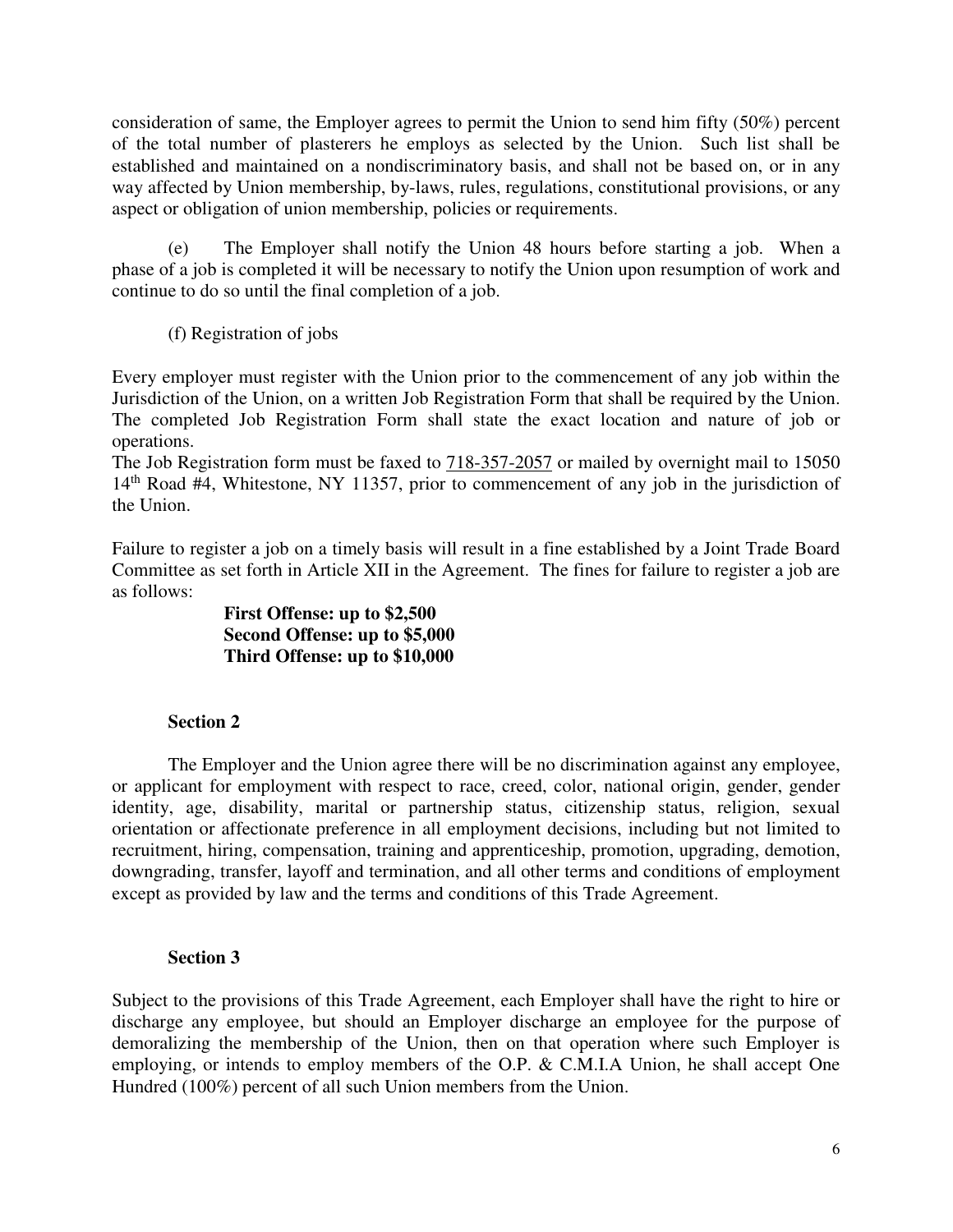#### **ARTICLE V: WORK INCLUDED**

#### **Section 1**

Where any Employer, party to this Trade Agreement, does any of the following work, Plasterers exclusively shall perform the following: all work on projects such as, but not limited to, all new construction, roads, bridges, tunnels, renovations, restoration projects, rehabs, or any dwelling whether residential, commercial or industrial.

 (a) All interior or exterior plastering of gypsum, cover coat, cement, stucco, stone imitation or any patent material when sprayed, trowelled or cast, the setting of same, also corner beads when stuck must be done by Plasterers. This includes the plastering and finishing with hot composition material in vats, compartments or wherever applied; acoustical plaster or assimilated acoustical plaster; setting of polystyrene or styrofoam, whether mechanically fastened or stuck with a plastic material, installing mesh, basecoats, adhesive cement and finish coats used in imitation stucco Systems such as Dryvit, STO, etc., and any and all EIFS; also the taping and pointing of all joints, nail holes and bruises on wallboard, and/or drywall, regardless of the type of materials or tools used; also the setting in place of plasterboards, ground blocks, patent dots, cork plates, brownstones, and acoustical tile including temporary nailing, cutting and fitting in connection with the sticking of same.

All acoustic blocks when stuck with any plastic or textured materials, regardless of thickness, shall be the work of the Plasterer only. Also the sticking, nailing, and screwing of all plaster, gypsum or cement reinforced fiberglass, friezes, composition caps, ornaments, etc. The preparing, scratching and browning of all ceilings and walls when finished with terrazzo, or tile shall be done by Plasterers, allowing sufficient thickness to allow the applying of the terrazzo or tile and the application of any plastic material to the same must be done by Plasterers.

 The preparation, installation, and repair of all interior and exterior insulation Systems and the fireproofing of all steel beams, columns, metal decks and vessels shall be the work of the Plasterers. This shall include any other member required fireproofing of any kind.

 The application of all fireproofing materials whether hard, soft or inturmescent and whether spray or hand applied shall be the work of the plasterer. All respraying, spraying, encapsulation and plastering of lead, asbestos and other abatement processes shall be performed by plasterers. All sealing of all fireproofing regardless of material and application procedures shall be the work of the Plasterers.

 Application of epoxy, cementitious material or other base for trowelled on, sprayed on, or hand applied surfacing, whether receiving aggregate chips (regardless of size) or not, is to be performed by Plasterers.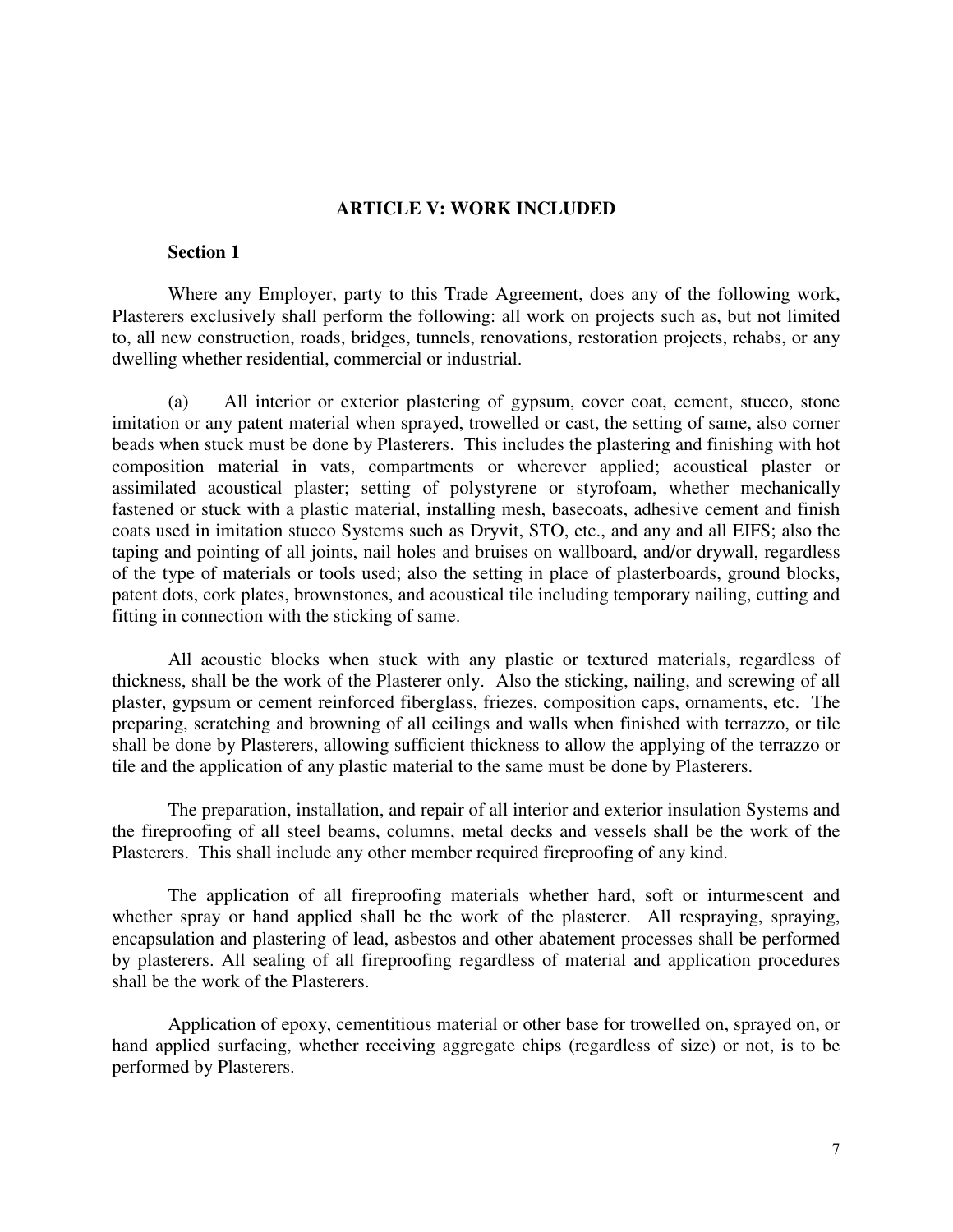All preparatory work regardless of the method of application or tools used shall be considered the work of plasterers.

 All coatings or sealers of any kind regardless of the method of application shall be the work of the Plasterer.

 All work encompassing the application of polyurethane and application of sealer on top of a finished product.

 The application of any simulated brick or stone or thin brick system shall be considered the work of the plasterer.

 The work of the plasterer is the recovering of any substrate whether it is wallboard, wood, plaster, or any other surface if it is covered in its entirety top to bottom and side to side regardless of materials used. The application method mentioned above is to be considered plasterers work exclusively. This includes any work of a partial nature such as patching.

 (b) All casting must be done by Plasterers. The applying of any plastic or textured material to soffits, ceiling and perpendicular work, and the finishing, rubbing, polishing and cleaning, whether done by hand, machine, or any other method, is recognized as the work of the Plasterer, except a base six inches or less if coved. Corner beads that are put on beams, arches or groin ceilings are to be stuck by the Plasterers. This includes window heads and door heads.

 (c) All cement plastering shall be supervised and executed by Plasterers on walls, over and above six (6) inch cove base.

(d) Plasterers shall perform all waterproofing of work their jurisdiction, such as thoroseal, ironite, and any similar products, regardless of the tools used, or method of application, color of materials used and regardless of the type of base these materials may be applied to.

 All scraping, chipping, or cleaning of any substrate which is to receive a plastered finish is the work of the plasterer.

(e) All casting, installing, finishing, rubbing and cleaning, whether by hand or machine, of all imitation stone shall be the work of the Plasterers.

(f) All mouldings run in place and all staff work, the making of templets and horsing of moulds in and on buildings must be made and produced by Plasterers.

- (g) Casting shall be permitted as follows:
	- 1. Domes that do not exceed two (2) feet in diameter may be cast.
	- 2. Niches may be cast and stuck in place providing they do not exceed two (2) feet in width and four (4) feet in length.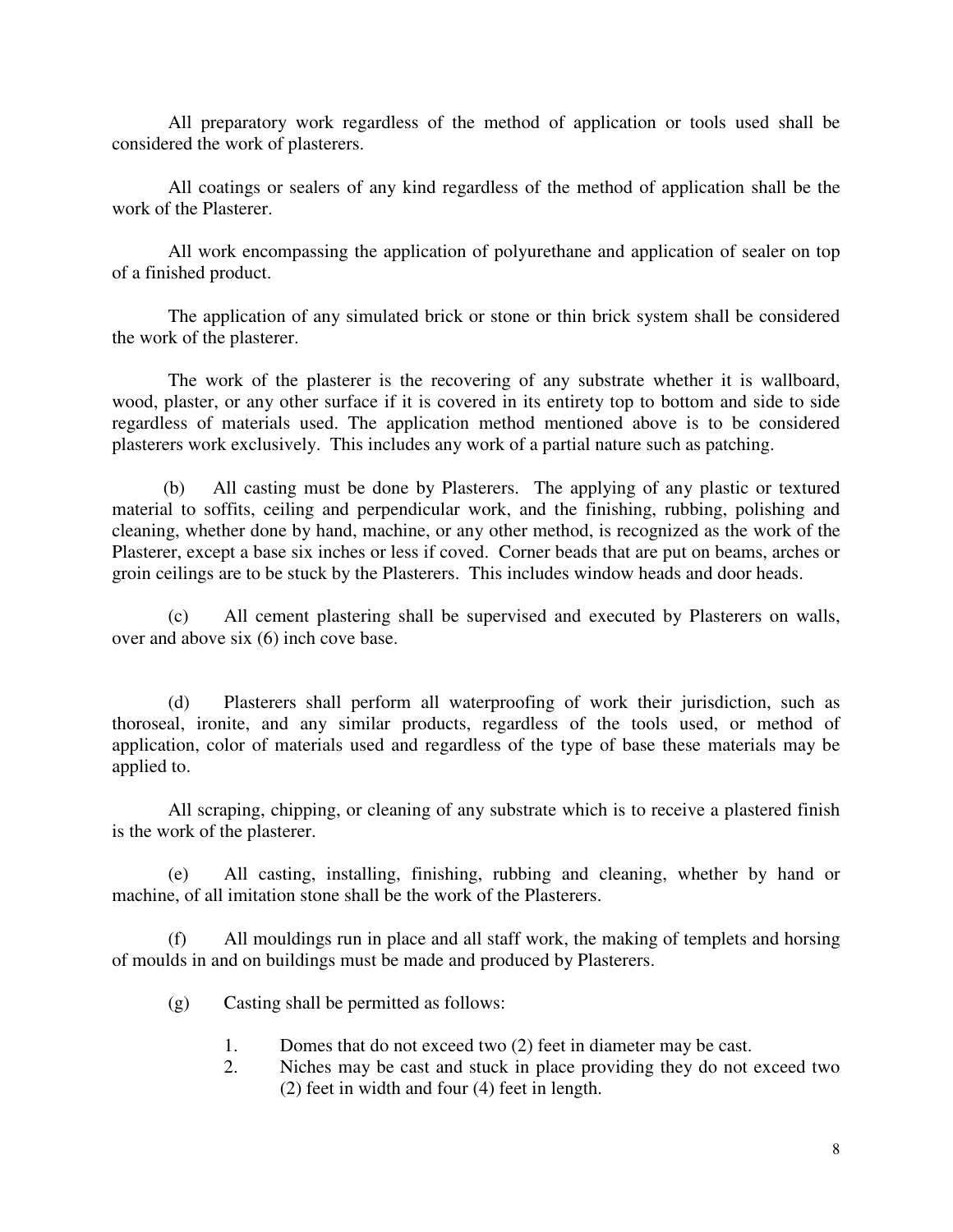- 3. Mouldings clustered with enrichment may be cast.
- 4. Cornices may be cast where and when it is not practical to run in place with a mould. This has reference principally to light troughs, etc., that require electrical wiring or reflectors inside, and this does not include block or similar mouldings that exceed six (6) feet in total length from miter to miter.
- 5. Beams, columns, and pilasters shall not be cast unless they are totally enriched and have no members paralleling one another.
- 6. On an alteration where the work, which would ordinarily be run, cannot be done without causing undue interference with the occupancy of the premises and undue delay in performance, it shall be permissible to cast such work with the consent of the Union.
- 7. All small spandrels or panels under two (2) feet, small caps and other similar work may be cast.
- 8. All caps not exceeding two (2) feet in diameter may be cast.
- 9. Diminished fluted pilaster and columns or pilaster and columns with entasis may be cast.
- 10. Small pattern ceilings of geometrical design: coffered ceilings when panels do not exceed twenty-four (24) inches at the ceilings or minor line and fifty-four (54) inches at the bottom or major line may be cast.

(h) Making of all templets for run-work to be used in shops; plaster model-making, setting of enrichments in models, the pointing and finishing of same shall be the work of Plasterers.

(i) Preparing of all models for molding, making molds, preparing and casting from same in any material including plaster, cement, artificial marble, marmarino, and stone, composition, etc., shall be the work of Plasterers whether done in permanent shop or on location.

(j) Modeling and sculpturing in any plastic material shall be the work of Plasterers. The enlargement of scale models may be done by Plasterers.

(k) All ornamental forms to be recarved shall be done by Plasterers.

(l) Scale models including Diaramas and relief maps shall be done by Plasterers.

(m) Cutting or carving of ornamental surfaces or sharpening of outlines of same shall be done by Plasterers.

(n) "Scrafito" shall be done by the Plasterers.

(o) Any ornamental design which might be done mechanically shall be done by Plasterers, i.e., the scrolls on sides of brackets, Greek frets, key blocks, guilloches, etc.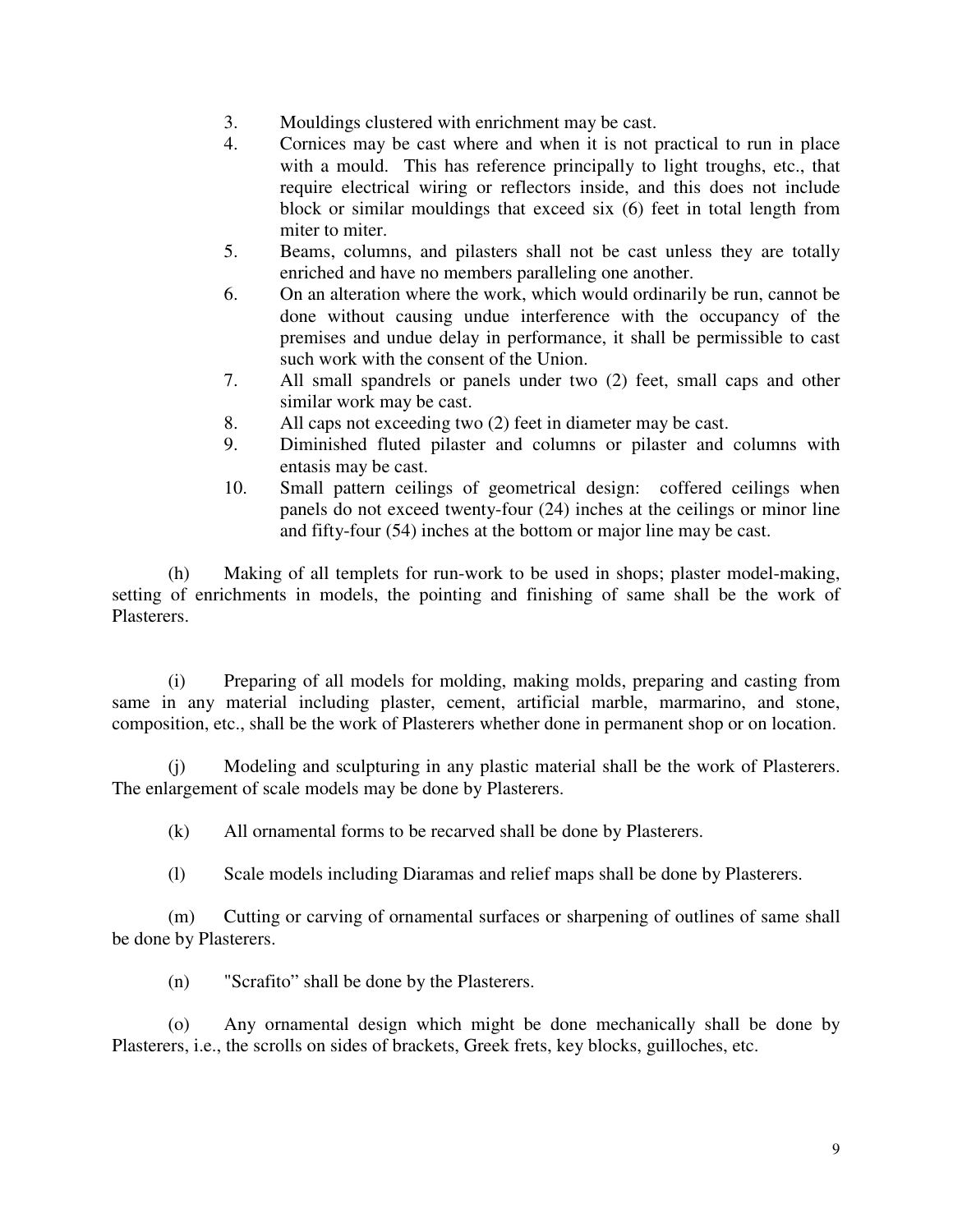(p) The pressing of clay in moulds, the running of clay mouldings, and clay backgrounds shall be done by Plasterers.

(q) All work usually and customarily performed by Plasterers, Ornamental Plasterers, Artificial Marble Workers, Artificial Marble Makers, Artificial Marble Setters, Artificial Marble Rubbers and Polishers, Compo Ornaments, Compo Caster, Compo Improver, Spray-on Applicators, Acoustic Tile Applicators and Modelers is within their jurisdiction.

 (r) All applications of K-Dex Compound or Covercoat Compound over concrete ceilings, columns, and walls shall be the work of the Plasterer. Application of any plaster-base or other material to the seams or imperfections in the surfaces of concrete ceilings and columns resulting from the concrete forms or the pouring of the concrete, such application being preparation of K-Dex Compound or Covercoat Compound over the ceilings and columns. This work includes all such applications whether performed from the floor, stilts, scaffolding or by any other means.

(s) In addition to work described in this Article the scope of work in the Constitution of the Operative Plasterers & Cement Masons' International Association will be included as the work of the Plastering Trade.

 (t) All spray fireproofing pumps and any and all supporting equipment. In addition, an apprentice shall be assigned to each journeyman performing work with the exception of fireproof patching.

(u) Spraying through a 2" hose.

#### **ARTICLE VI: HOURS**

#### **Section 1**

Eight (8) hours shall constitute a day's work unless less hours are approved in writing by the Business Manager. The regular hours shall start at 6:30 a.m. and end at 3:00 p.m. or start at 7:00 am and end at 3:30 p.m. or start at 7:30 a.m. and end at 4:00 p.m. or start 8:00 a.m. and end at 4:30 p.m. with one half (1/2) hour for lunch to be taken between the third and fifth hours from each starting time. If all other trades agree in writing there shall be an additional starting time at 6:00 a.m. and ending at 2:30 p.m.

#### **Section 2**

a) The following days shall be known as Holidays:

Sundays, New Year' s Day, President's Day, Memorial Day, Independence Day, Labor Day, Thanksgiving Day, and Christmas Day. No work shall be performed on Independence Day, Labor Day or Christmas Day, except in the event of an emergency involving danger to life or property.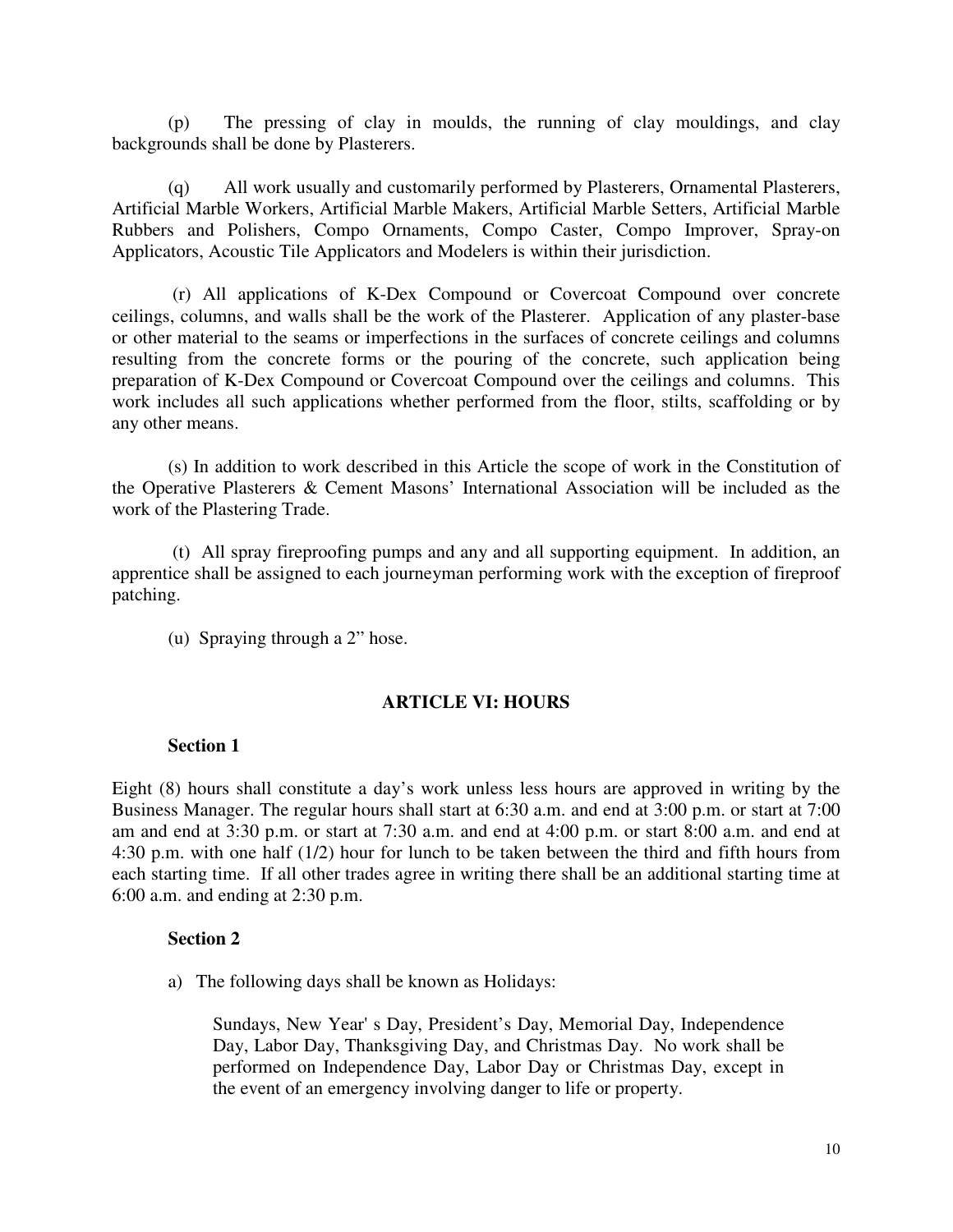- b) All work performed on Sundays and Holidays during the "regular hours" defined in section 1, shall be paid for at twice the rate of the regular work hours.
- c) No work shall be performed on any of the days listed in Article VI, Section 2 unless in each instance permission is first obtained from the Union. Permission for Holiday overtime work must be requested by 2:00 P.M. the day prior to a Holiday. Permission for weekend overtime work must be requested by 2:00 P.M. Friday. It is understood by the Employer and Union overtime work will not become a pattern of the trade.

When it is not possible to conduct work during regular working hours, as defined in Article IV, Section 1 of this Agreement, said work shall proceed on a shift time basis. In the event the Employer elects to conduct work outside of regular working hours, the shift work shall start at a time set with the mutual consent of the Employer and the Union's Business Manager. The Shifts shall receive a shift differential of twelve per cent (12%) of regular pay and shall consist of a minimum of eight (8) working hours. Once the starting time for the shift is scheduled it shall not be changed for the duration of the job except by mutual consent of the Employer and the Union's Business Manager. In addition, Plasterers working on shift work shall be allowed a paid one-half hour to eat. The Employer shall notify the Union five (5) business days in advance of beginning shift work. In the event of the necessity to perform shift work, proper notice shall be given to the Union of the facts and circumstances and permission shall be obtained from the Union for the performance of the work outside of regular working hours.

When an individual plasterer works over eight (8) hours in any twenty-four (24) hour period, the time after the completion of the 8th hour shall be considered overtime (i.e. the  $9<sup>th</sup>$  hour and beyond).

Overtime shift work performed on Monday through Friday shall be paid at one and one-half times the rate of the shift differential. All shift work performed on Saturday (except Holidays) shall be paid at one and one half times the rate of the shift differential. All shift work performed on Sundays and Holidays shall be paid at two times the rate of the shift differential.

All work performed outside of 8:00 AM to 12:00 Noon and 12:30 to 3:30 PM Monday through Friday and all work performed on Saturday, except on Holidays, shall be paid for at one and onehalf times the rate of the regular work hours, or one and one half times the shift differential rate if shift work is performed.

All work performed on Sundays and Holidays shall be paid for at twice the rate of the regular work hours, or twice the shift differential rate if shift work is performed.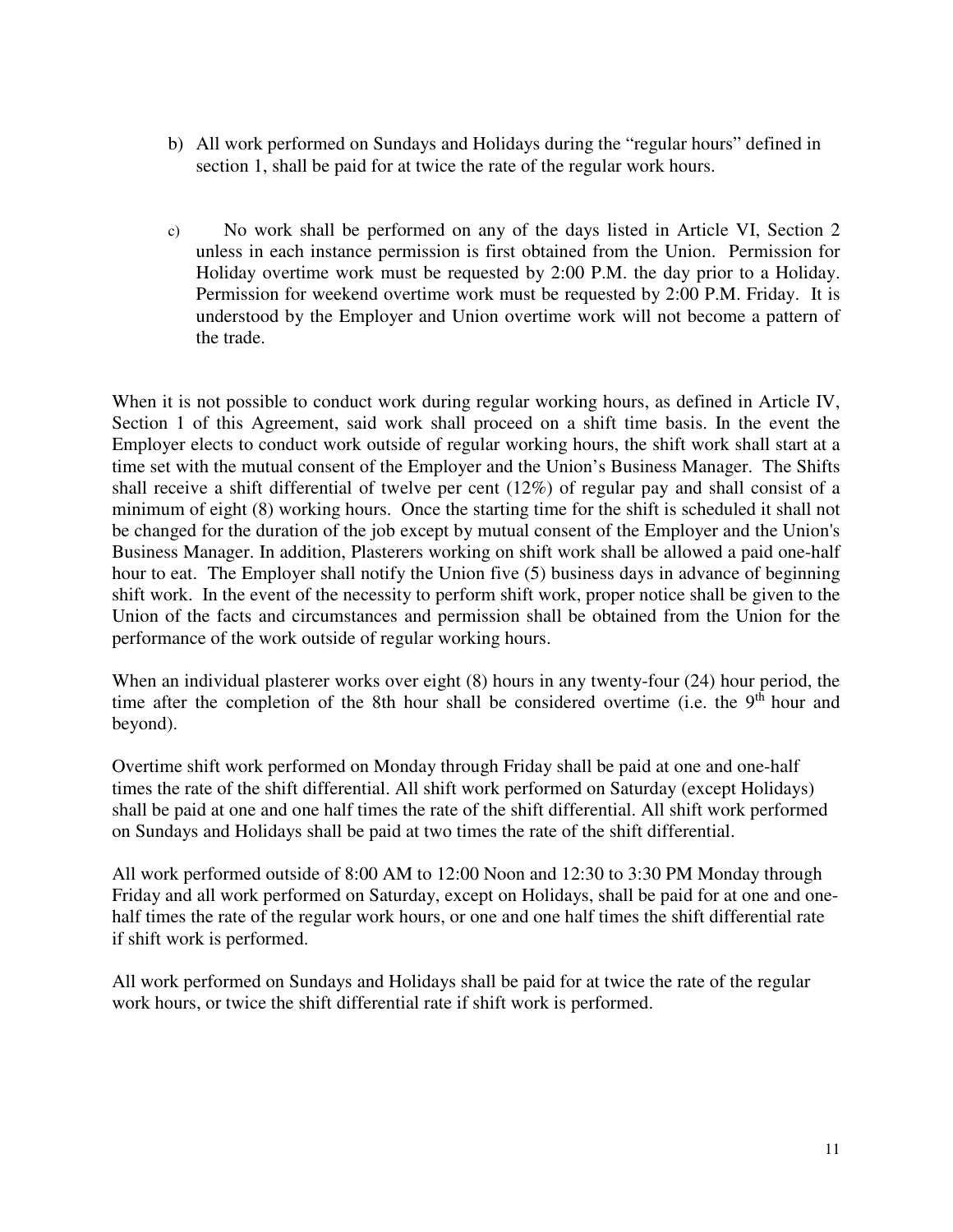#### **Section 3**

 Notwithstanding the foregoing, when employees are performing work on EIFS and exterior stucco or cement work, it is permissible for employees to be paid on a straight-time basis for the first eight (8) hours of work per day. Such work performed beyond eight (8) hours per day shall be paid at the rate of one and one-half (1½) times the regular straight-time rate for a regular workday. The proper overtime rate shall apply for all EIFS and exterior work performed on Saturdays, Sundays and Holidays.

#### **Section 4**

If an Employer requests an Employee; the Employee reports to work, and the Employee is not put to work through no fault of the Employee, the Employee shall receive (2) two hours of show-up pay at the respective Journeyperson/Apprentice rate of pay and benefits. If the reason for the Employee not to work is no fault of the Employer than no show up time is warranted.

## **ARTICLE VII: WAGES AND FRINGE BENEFITS**

#### **Section 1**

#### *Journeyperson Plasterers, Apprentices and Applicators*

## **Wages and Fringe Benefits shall be paid in accordance with the current wage and benefit sheet as produced from the Union and/or Fund Office.**

a) Each overtime hour shall be counted as one regular hour for which contributions are payable. For administrative convenience all fringe benefit contributions, and all dues remittances shall be paid by the Employer, monthly, by check to the order of the "Operative Plasterers' and Cement Masons' International Association, Local 262 General Benefit Fund" which shall serve as a collection agent only for the Association and the Union. For check-off dues, a check must be made payable to "Local 262". The Employer shall make contributions according to the following schedule:

The Contractors Association Plastering Industry Advancement Program shall indemnify and hold harmless the Local 262 Funds from all actions, causes of action, suits, debts, dues, sums of money, accounts, reckoning, bonds, bills, contracts, controversies, agreements, promises, damages, judgments, executions, claims, and demands whatsoever, in law or equity relating to the collection of the aforesaid contributions. Additionally, the Contractors Association shall reimburse the Local 262 Funds for all proper administrative expenses in connection with the receipt and transmittal of these contributions, including but not limited to expenses incurred in receiving, recording, and auditing. The Association shall remit \$1000 a year to the Local 262 Funds annually on or before July 1. These contributions shall be remitted by the Operative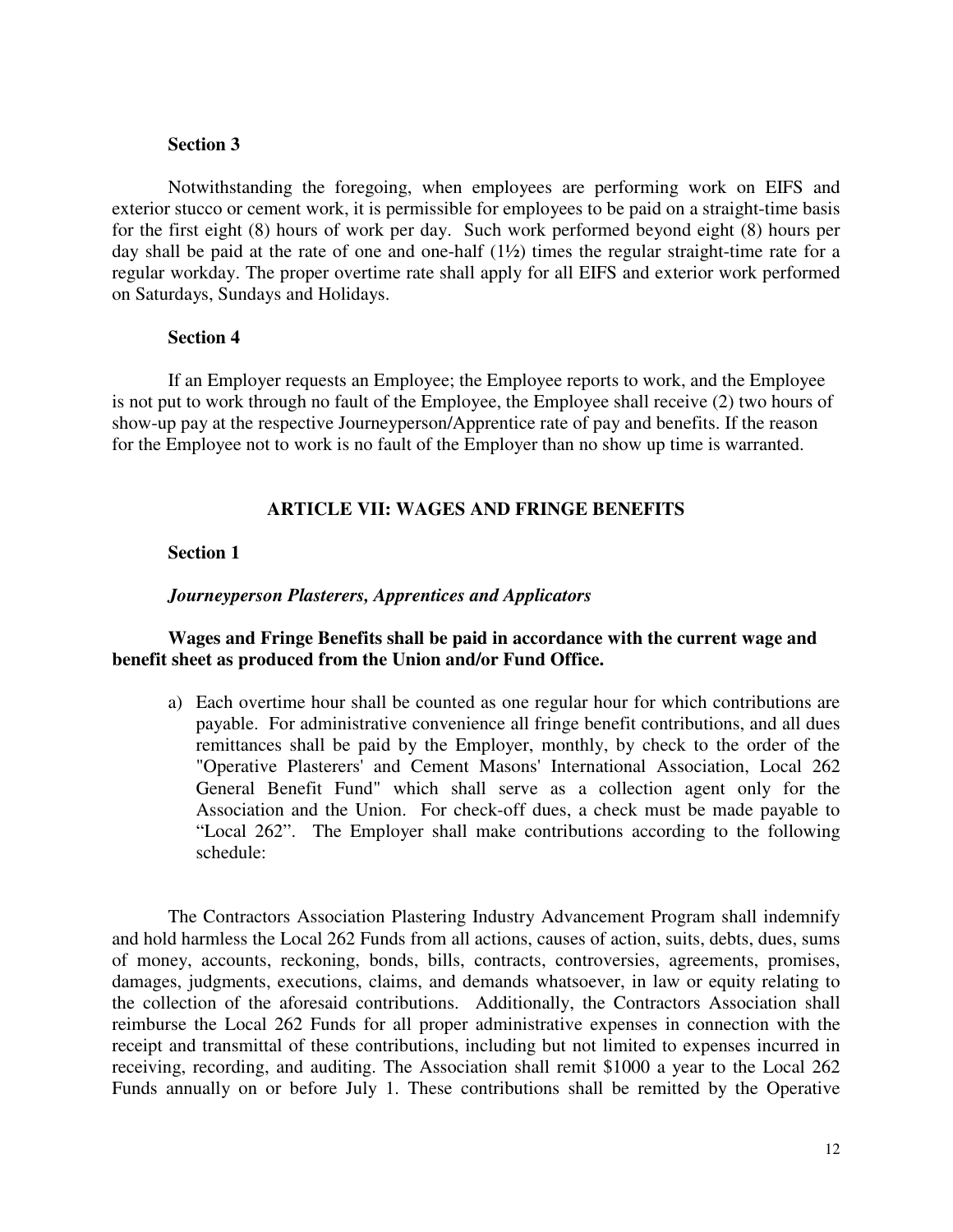Plasterers' and Cement Masons' International Association, Local 262 General Benefits Fund to the office of the Plastering Industry Advancement Program within ten (10) business days of receiving the aforementioned contributions from the Employer.

b) Check-off: For each employee who has authorized, in writing, the deduction of Union dues the Employer shall deduct the following wages:

(i) \$2.60 working dues from the weekly gross wages (excluding fringe benefits) for journeypersons, forepersons except for  $1<sup>st</sup>$  year apprentices. (See Wage & Benefit sheets for working dues for each classification). A separate check should be issued to the Northeast District Council of Plasterers & Cement Masons at 15050 14<sup>th</sup> Road #4, Whitestone, NY 11357

(ii) one percent  $(1\%)$  of wages and fringe benefits for International Working Dues shall be deducted from the Employee's gross pay and a separate check should be issued to the Northeast District Council of Plasterers & Cement Masons at 15050  $14<sup>th</sup>$ Road #4, Whitestone, NY 11357

## **Tier Rates**

Employees hired prior to August 1, 2017 shall receive Tier 1 wages. Employee hired August 1, 2017 and thereafter shall receive Tier II wages.

Tier 1 employees shall be given preference on commercial work.

On residential work only, the first employee must be Tier I. Thereafter, an equal number of Tier I and Tier II workers must be employed unless the Union is unable to provide sufficient Tier I workers to match the number of Tier II workers on the job.

After 10,000 hours a Tier II Employee may rise to a Tier I Employee.

**See the attached wage sheet for the applicable wages and benefits**.

## **Section 2**

The Union shall indemnify and hold harmless the Local 262 Funds from all actions, causes of action, suits, debts, dues, sums of money, accounts, reckonings, bonds, bills, contracts, controversies, agreements, promises, damages, judgements, executions, claims, and demands whatsoever, in law or equity relating to the collection of the aforesaid working dues. Additionally, the Union shall reimburse the Local 262 Funds for all proper administrative expenses in connection with the receipt and transmittal of these contributions, including but not limited to expenses incurred in receiving, recording, and auditing. These contributions shall be remitted by the Operative Plasterers' and Cement Masons' International Association, Local 262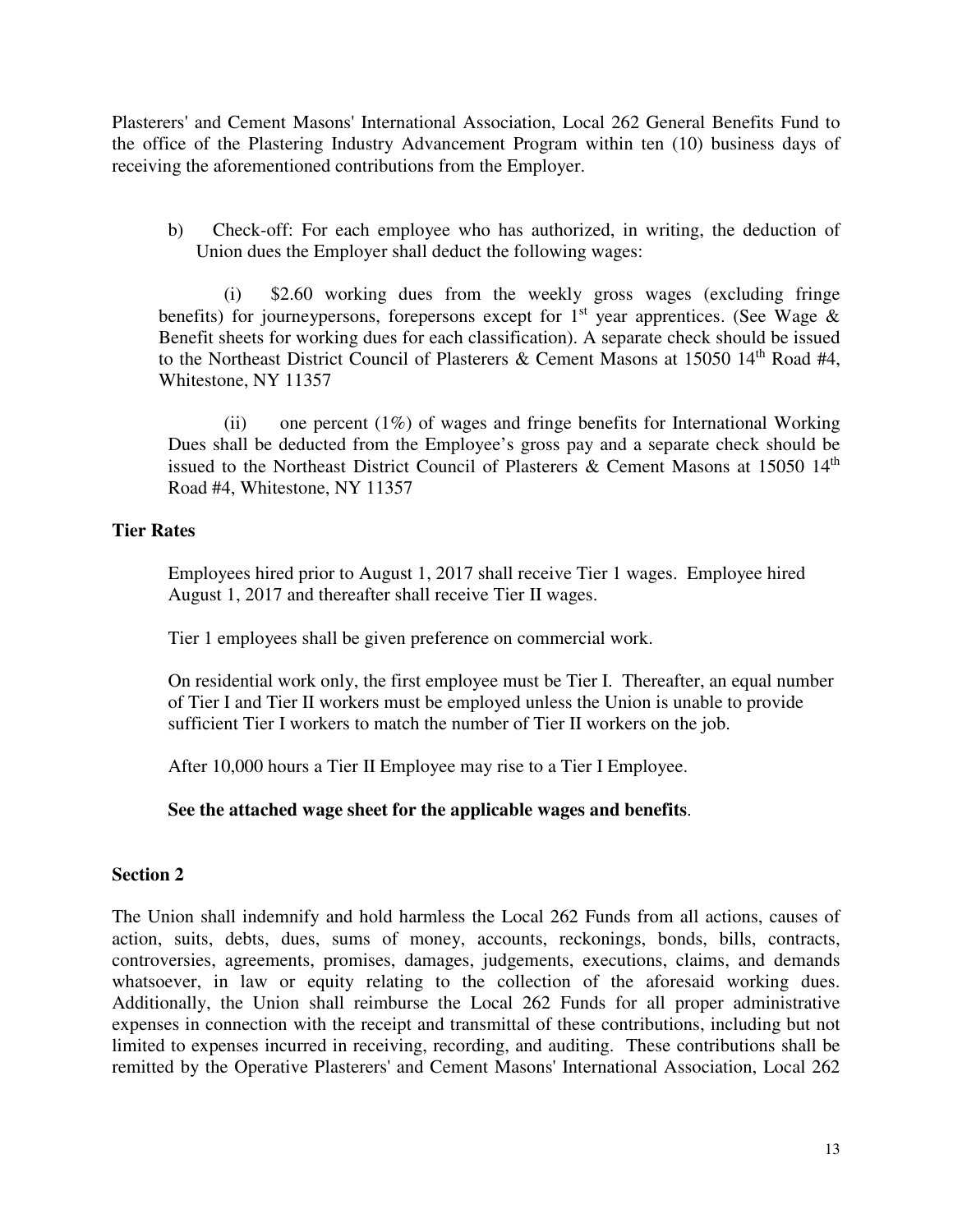General Benefits Fund to the office of the Union within a reasonable time from receiving the aforementioned working dues from the Employer.

 (a) Forepersons: the scale of wages for a foreperson shall be no less than \$3.00 per hour over the regular wage rate for a journeyperson Plasterer. (See page 24-Section 3).

 Spray Rate Wage: the scale of wages for a sprayer of a big gun with a 2 inch hose shall be no less than \$1.00 per hour over the regular wage rate for journeyperson Plasterer.

(b) The following increases are to be distributed among wages and fringe benefit funds by the Union with the approval of the Employer:

- (i) \$0.32 to the welfare fund
- (ii) \$0.25 to the annuity fund
- $(iii)$  \$0.30 to wage
- (iv) \$0.01 to the international assessment
- $(v)$  \$0.10 to dues
- (vi) \$0.02 to the Industry advancement fund

The wage and benefit fund increases total is \$1.00. The Union with the Employer Association's agreement, reserves the right to allocate and/or reallocate any portion of the foregoing wages and/or fringe benefit contributions, at any time during the term of this Agreement.

## **Section 3**

 In order to maintain a sufficient number of skilled mechanics in the plastering industry, the employment and proper training of as many apprentices as is reasonable and practical shall be encouraged by the parties to this agreement. Qualifications for admission to the apprenticeship program and the successful completion thereof shall be determined by the Joint Apprenticeship Committee and the Apprenticeship Standards of Local 262. These Standards are incorporated as part of the Agreement.

## **Section 4- Wages**

- a) Employers shall make payment of all wages due in lawful currency, including by check and/or direct deposit in sealed envelopes and plainly marked, showing Employers, name and address (printed or stamped), Employee's name, hours worked, the week-ending date, amount earned and deductions required by law, amount of fringe benefits, job locations and the net amount due.
- b) Wages shall be due and payable during working hours on the job on Thursday for work done up to the preceding Tuesday. Should Thursday be a bank holiday, wages shall be due and payable not later than Friday, for work done up to quitting time the preceding Tuesday.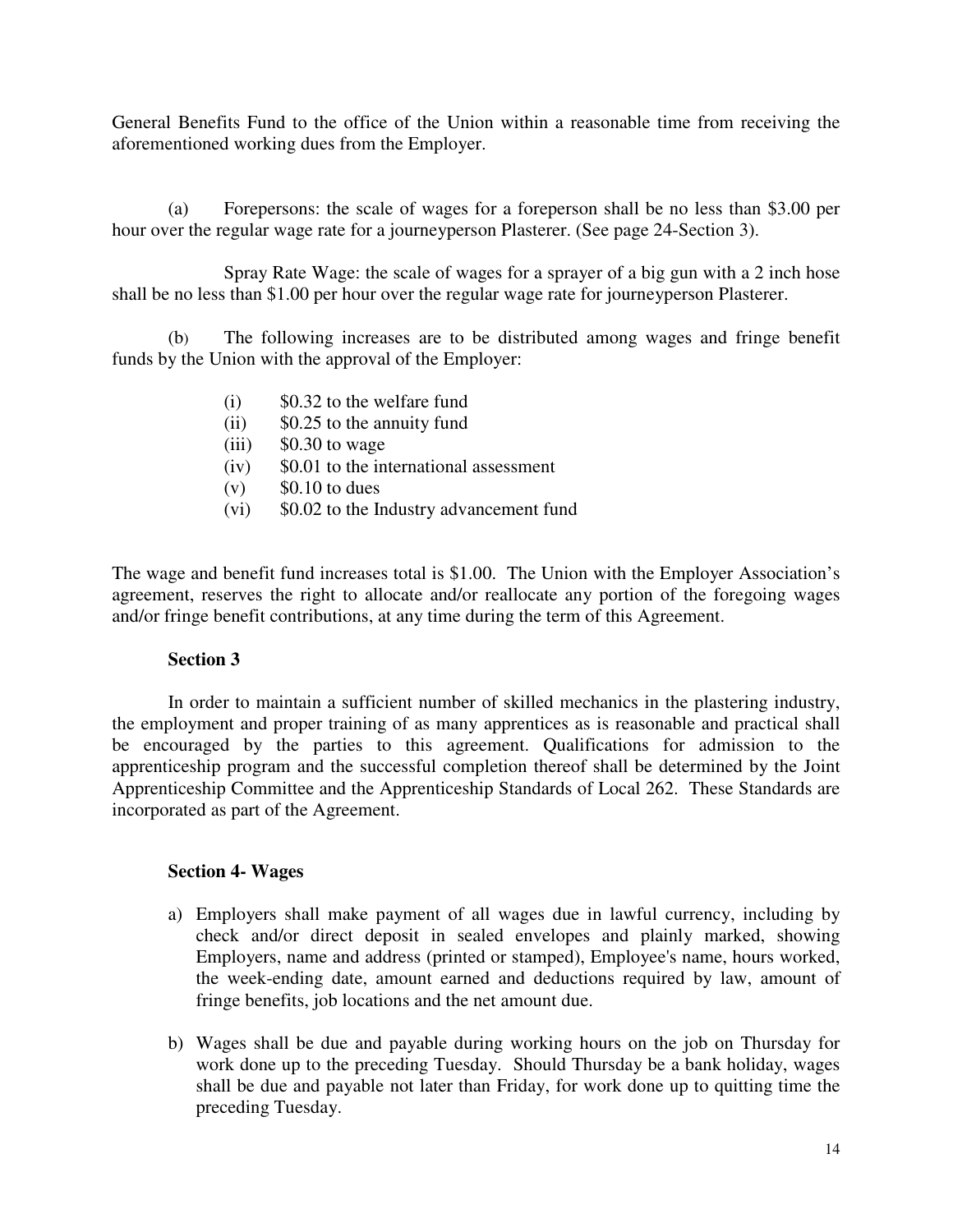- c) When a Plasterer is discharged or laid off, he shall be notified during working hours and must be paid on the job immediately, except when the lay off is temporary and caused by bad weather or any other cause beyond the control of the Employer. A violation of this rule entitles a Plasterer to compensation at the rate provided in Section 1 of this Article for the working time that elapses between the time of discharge and the time of receiving his money, provided the claimant remains on the job or at the office during all working hours until he is paid. It is understood, however, that no waiting time claim in excess of fourteen (14) hours will be considered, nor shall a claimant remain on the job for a longer time.
- d) If for any reason, the contractor terminated the services of plasterers, the accrued wages of such plasterer shall be paid to him at the time of the termination of his employment; otherwise, if he is directed to report at the contractor's office for payment or if the employee's check is returned for insufficient funds he shall be entitled to receive payment at time and one-half for every hour consumed in traveling to and waiting at such office for payment, deducting from such time as may be the regular part of such day's work. If payment is not received at the office, as directed, such plasterer shall report on the next working day at such office, unless specifically directed to report on the job and shall continue to do this each day until he has been paid, and during such waiting time, he shall be entitled to a full day's pay for each day he reports at the office or job. If any plasterer shall, of his volition, leave the services of his contractor, then the contractor may retain the wages until the next pay day.
- e) When a Plasterer ceases work of his own accord, all accrued wages shall be due and payable at the next regular payday. Employees when laid off or discharged shall receive one hour in which to pack their tools. Employees shall be employed or laid off or discharged on the half-day basis except that when the layoff is temporary they shall be paid on a quarter day basis. When an employee gets a job and takes his tools to said job, he must receive at least one day's pay. When an employee is shifted from one job to another for the same Employer he shall be notified by 3:00 P.M. of that afternoon to start such shift, and if not so notified, he shall not start on the new job until 8:30 AM the next morning.
- f) If Plasterers are not paid at the day and time provided by this Trade Agreement, they shall be entitled to be paid waiting time, not to exceed two (2) days, except conditions beyond the Employer's control.
- g) Notwithstanding anything herein contained, Employers shall have the right to make weekly payments of wages by check provided:
	- i. All legal requirements are complied with;
	- ii. Written notice by registered mail shall first have been given to the union;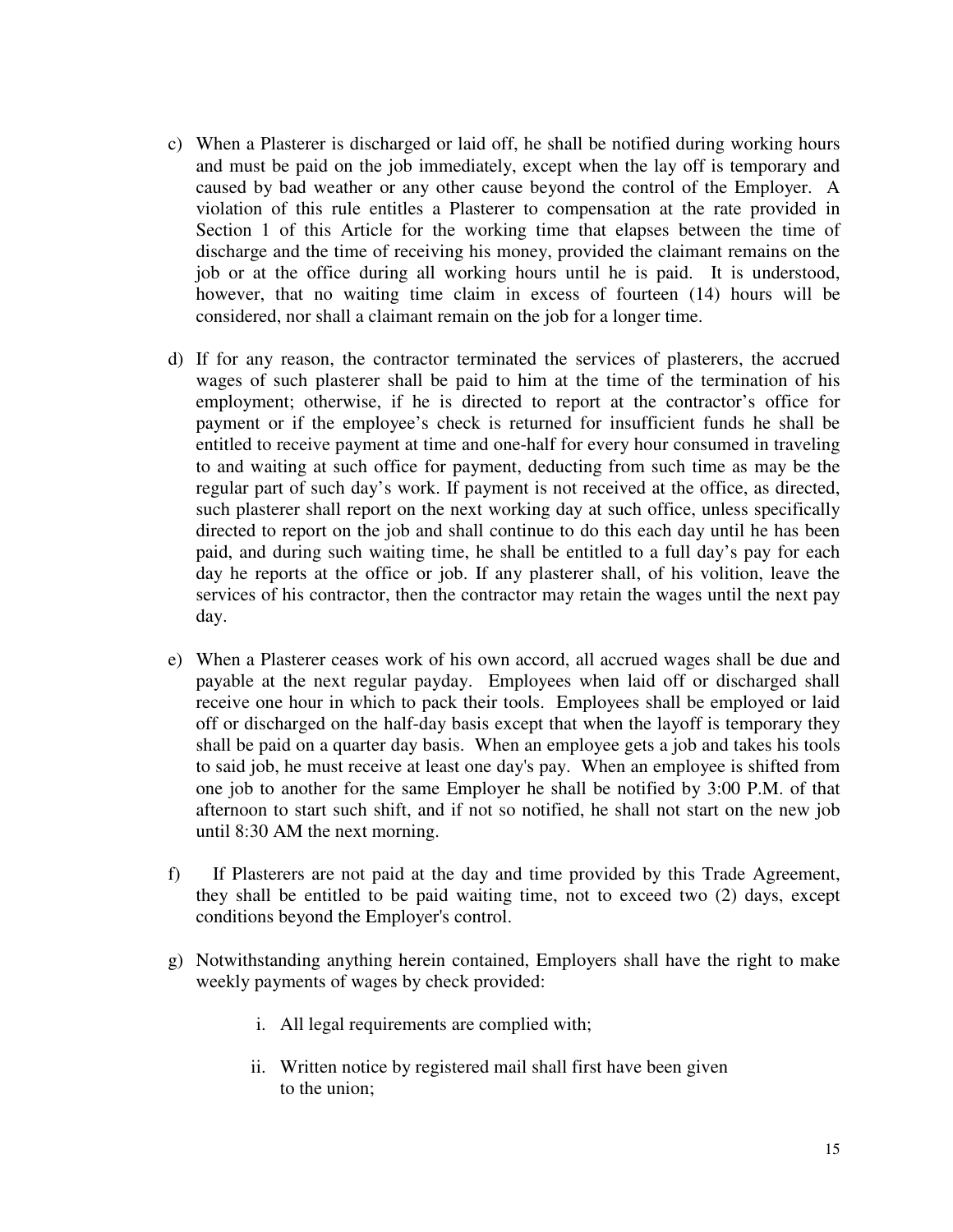- iii. Delivery of checks to Plasterers shall be at least one day preceding a banking day; and
- h) In the event that an Employer's payroll check is not honored for any reason, except for reasons beyond the Employer's control, a satisfactory Surety Bond of not less than \$10,000.00 guaranteeing payment of such wage checks shall have been furnished to the Union, and for the Contractors who employ more than ten (10) Plasterers, a bond up to \$20,000.00 shall be furnished to the Union. In the event that a salary check is not honored by the bank on which drawn for any reason whatsoever, then the Plasterer affected thereby shall be entitled to two (2) days, extra pay for waiting time.
- i) Any employer who is delinquent in paying its fringe benefit contributions to the Fund office later than the thirtieth  $(30<sup>th</sup>)$  day of the following month shall pay six percent (6%) on all late payments or such amount of interest as the U.S. Department of Labor or the Internal Revenue Service may require the Trustees to pay for late payments of contributions, whichever amount is greater. All contractors doing work-in the jurisdiction of Local 262 must be bonded (or Post a mutual party Certificate of Deposit) in the following manner:

| Number of Members of            | <b>Amount of Bond</b> |
|---------------------------------|-----------------------|
| <b>Bargaining Unit Employed</b> | or Cash               |
| Equivalent                      |                       |
| 1 to 10                         | \$50,000              |
| 11 to 20                        | \$100,000             |
| Over 20                         | \$150,000             |
|                                 |                       |

#### **Section 6**

As a condition of the right to employ the employees classified in this Agreement working in the jurisdiction of the Union, each Employer agrees to comply with all the terms and conditions of this Agreement and in addition thereto to furnish proof that he is complying with the Unemployment and Disability Insurance Laws of the State of New York, the Social Security Act of the Federal Government, and has made prompt payment of all monies due to the State of New York or the Federal Government for the aforementioned insurance, Old Age Security payments and withholding taxes, and Unemployment and Disability Insurance.

#### **Section 7**

Each Employer agrees to furnish the Union with a record of the Social Security number assigned to him by the United States Social Security Board, the number issued by the Director of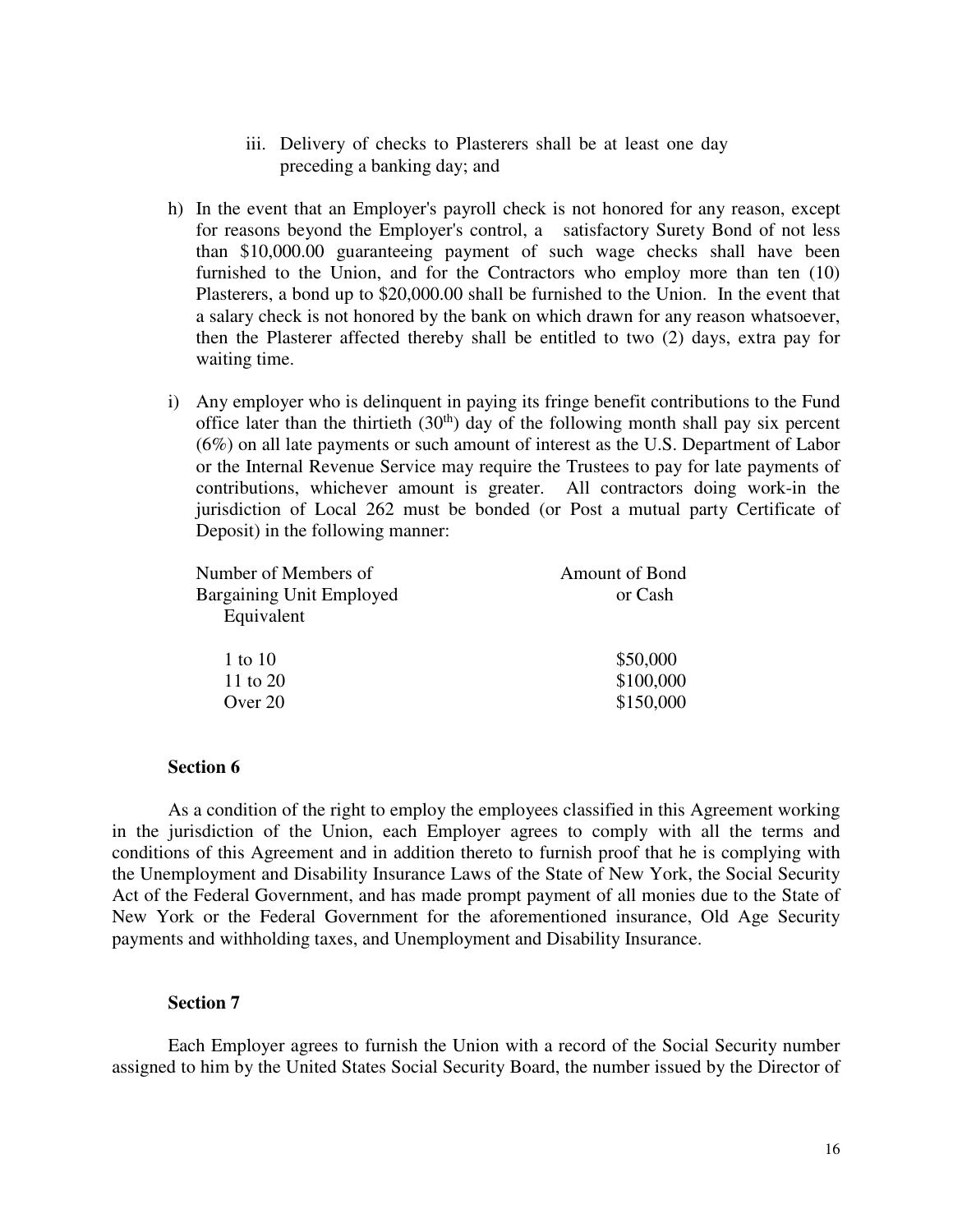Labor of the State of New York under the Unemployment Act, and a yearly blanket certificate of Compensation Insurance, and notice of cancellation of insurance if and when cancelled.

## **Section 8**

Each Employer shall submit to the Trustees of the Welfare & Pension Trust Fund a confirmation on behalf of the Employer, prepared and signed by a Certified Public Accountant certifying that all monies due for all items set forth in the first paragraph of this Article and for Fringe benefits have been paid in full. This report must be submitted yearly no later than February  $25<sup>th</sup>$  for the preceding year.

## **Section 9**

## *Apprentice Wages and Fringe Benefits*

## **See the attached Wage & Benefit Rates sheet for the applicable wages and benefits.**

To qualify for advancement to the next term, an apprentice must work as a Plasterer Apprentice at least 800 hours for an Employer bound by an Agreement with the Union.

 The wages of Apprentices shall be increased in an amount proportional to the increases in the wages of Journeyman Plasterers hourly rate for work performed during regular hours and premium time of work. The Union shall notify the Employer of the Apprentice wage rates at least ten (10) days in advance of the change in the Apprentice wage rates. The trust Funds shall inform the Employer of the Plasterer Apprentice fringe benefit contributions periodically or upon the request of the Employer.

- a) For Work Performed in the Geographic Jurisdiction of Local 262
- b) All of the above-referenced Contributions must be remitted in a single check made payable to the "Local 262 General Benefits Fund".
- c) The Union, with the Employer Association Agreement, reserves the right to allocate and/or reallocate any portion of the foregoing fringe benefit contributions to any of the fringe benefit funds.

## **ARTICLE VIII: COLLECTION OF DELINQUENT CONTRIBUTIONS**

## **Section 1**

a) Contributions are due the first full week following the month work was performed. Remittance Reports shall be forwarded monthly to the Fund office, together with checks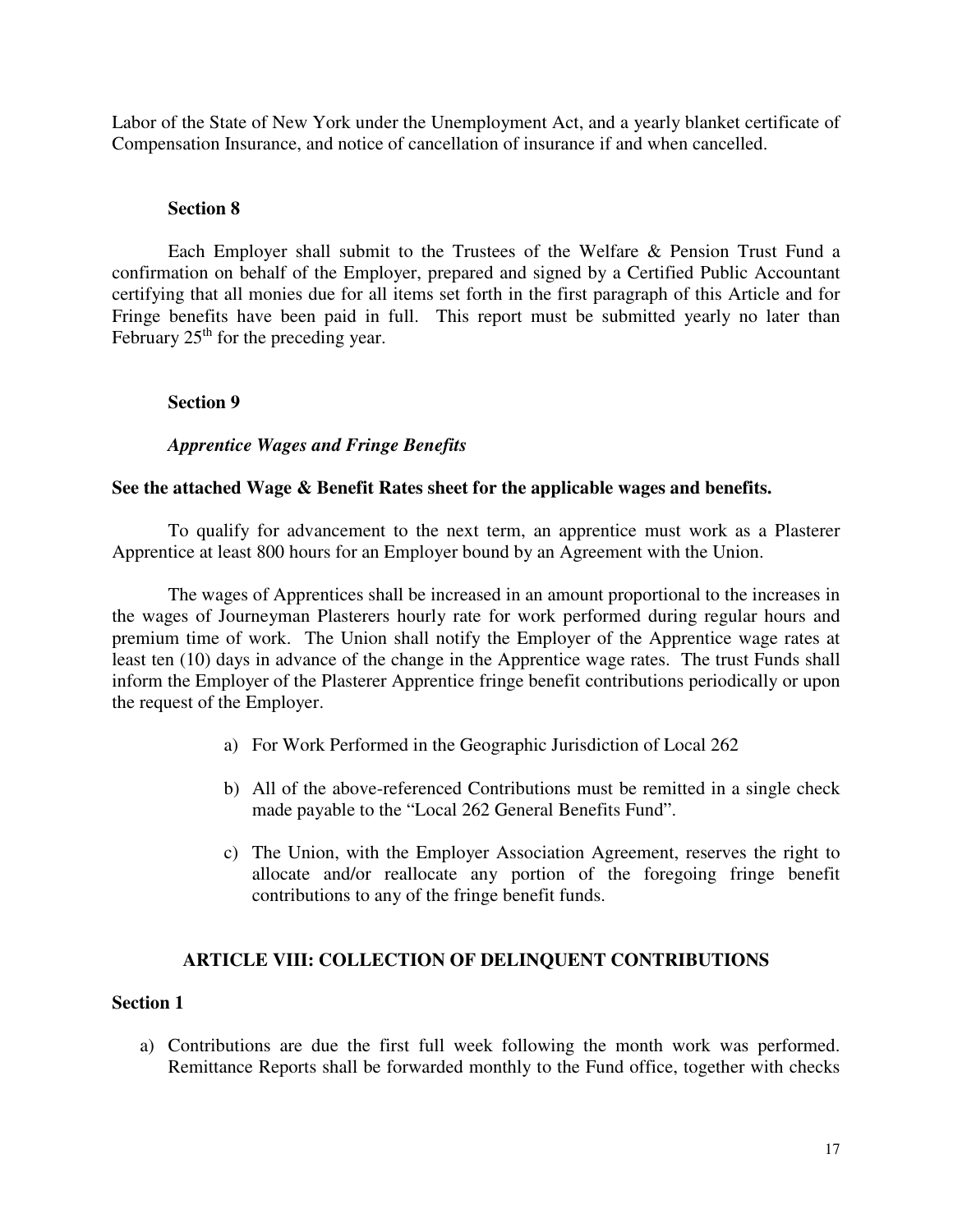covering the contribution amounts owed. Employer remittance reports shall identify all job sites where the Employer is performing bargaining unit work.

- b) Contributions become vested plan assets when they become due from the Employer, whether or not they have been paid to the Funds, and title to all money paid to or due and owing the Funds vests and exclusively remains in the Trustees of the Funds.
- c) Contributions set forth in Article VII shall be paid on a monthly basis starting with the Employee's first day of employment in a job classification covered by this Trade Agreement. The obligation to contribute shall continue through the duration of this Trade Agreement and during any negotiations for a successor to this Trade Agreement.
- d) Each Employer shall be bound by all of the terms and conditions of the Agreements and Declarations of Trust creating the Local 262 Funds and by all the Plans and resolutions adopted to regulate the Local 262 Funds as well as the Collection Policy and rules and regulations of the Funds referenced herein and incorporated into this Trade Agreement by reference. The Employer ratifies, accepts, and designates as its representative the Employer Trustees serving under the terms of the Trusts as well as such future Employer Trustees who may be appointed pursuant to the terms of the Trust.
- e) In the event that contributions and remittance reports as set forth herein, the Fund Administrator shall send the Employer a first written notice of delinquency, on Fund letterhead, advising the Employer that the contributions must be received immediately and notifying the Employer of the penalties for failure to make timely payments. The notice shall also advise that if payment is not received by the Fund office within ten (10) days, the delinquency shall be referred to legal counsel.
- f) In the event an Employer still fails to pay the delinquent contributions, the Fund Administrator shall refer a list of all delinquencies to legal counsel for collection. Legal counsel shall send the delinquent employer a second written notice, advising the Employer that the contributions and remittance reports must be received immediately and that in addition, the Employer may now be liable for interest, liquidated damages, attorney's fees and court costs and disbursements incurred in collecting the delinquency. Additionally, the Employer will be liable for any and all health claims incurred by the employees of the Employer during the period of the delinquency.
- g) In addition to all other remedies under this Agreement, the Trustees, at their discretion, may pursue other remedies including, but not limited to, arbitration and the filing of a lawsuit in federal court. The Employer's liability for payment hereunder shall not be subject to the grievance arbitration procedure or the "no strike", clause provided under the Trade Agreement.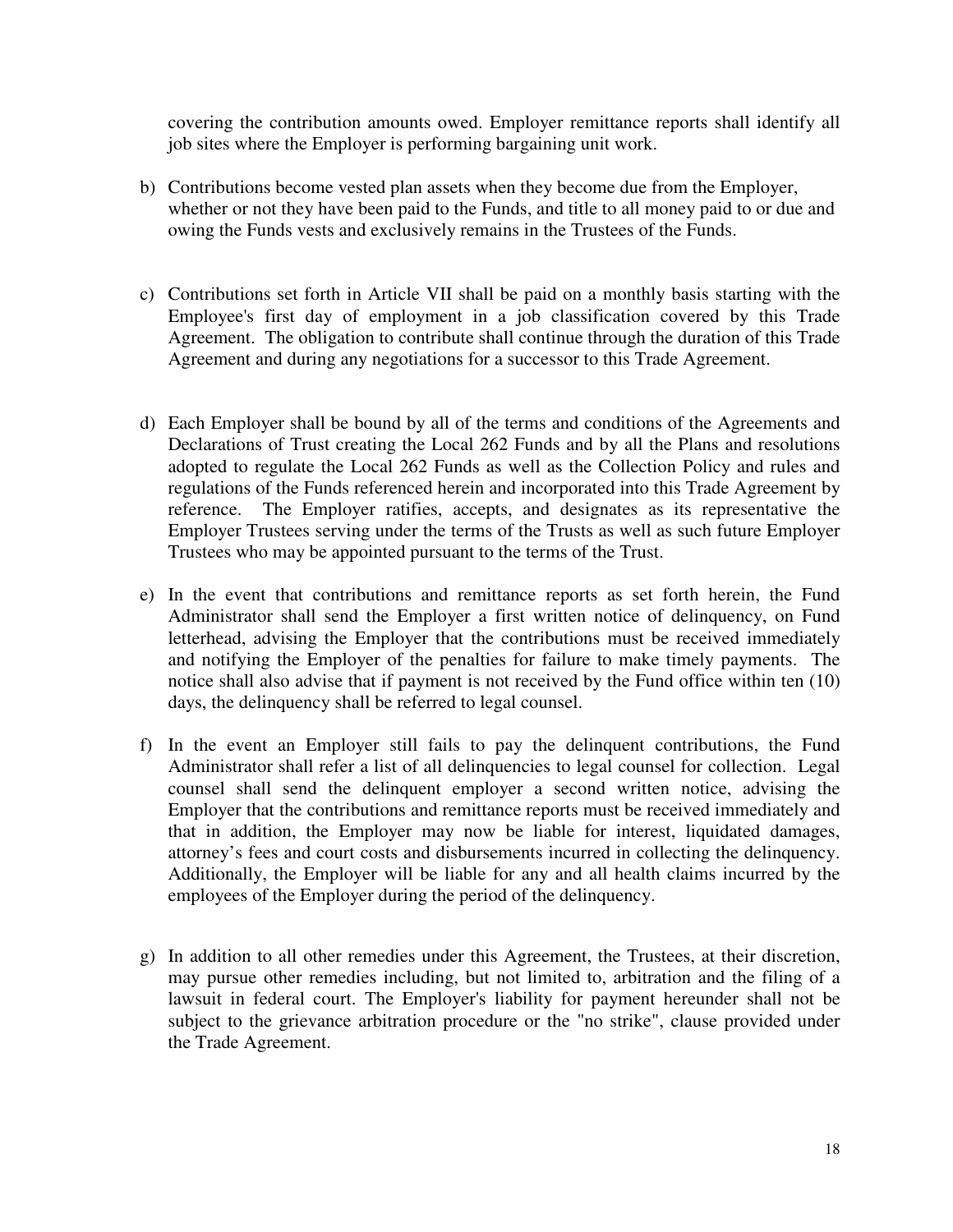- h) In the event legal proceedings are instituted, in addition to the delinquency, the following are collectible:
	- $\triangleright$  INTEREST IN ACCORDANCE WITH THE FUND POLICY
	- $\triangleright$  LIQUIDATED DAMAGES AT THE RATE OF 20%
	- $\triangleright$  COSTS AND DISBURSEMENTS INCLUDING AUDIT FEES IF APPLICABLE
	- > ATTORNEY'S FEES
- i) If the remittance reports indicate an over-payment, the Employer shall receive a credit for same upon the submission of appropriate documentation in support thereof along with a written request. The Trustees have discretion to deny a request for return of an overpayment that is later than one-year from an over-payment.
- j) Whenever the Employer is in default of the payments to the Local 262 Funds referred to in this Article and reasonable notice of such default is given to the Employer, the Union may remove its members from the work of such Employer if the payments are not made. If such members who are removed remain at the job site during regular working hours, they shall be paid for lost time not to exceed two (2) days' pay.

## **Section 2- Bonding**

All Employers doing work in the jurisdiction of Local 262, except for PLA (Project Labor Agreement) work, must be bonded in the following manner:

| Number of Members of Bargaining Unit Employed | Amount of Bond/Cash Equivalent |
|-----------------------------------------------|--------------------------------|
| 1 to 10                                       | \$50,000                       |
| 11 to 20                                      | \$100,000                      |
| Over $20$                                     | \$150,000                      |

The Union and/or Fund Trustees reserve the right to impose a higher bonding requirement based on the projected work on a particular job or the projected work of the employer generally. Employers shall be bonded in sufficient amounts to guarantee all Fringe Benefits, if found to be delinquent. If an employer is unable to secure bonding, monies equivalent to the amount of the bonding originally required, shall be deposited with the Benefit Funds.

If an Employer is a member in the P.S.F.C. N.Y. or Plastering & Spray Fireproofing Contractors of Greater New York Associations that Employer shall not be required to post a bond provided: i) they are a member in good standing, ii) Employer has designated the Association to act as its collective bargaining representative for the contract term, iii) Employer's payroll records have been audited by the Fund's auditor when requested, iv) Employer's most recent audit does not show a material discrepancy. (If a material discrepancy is found and not resolved within 60 days or otherwise agreed by Trustees, the Association Employer may be required to post a bond.)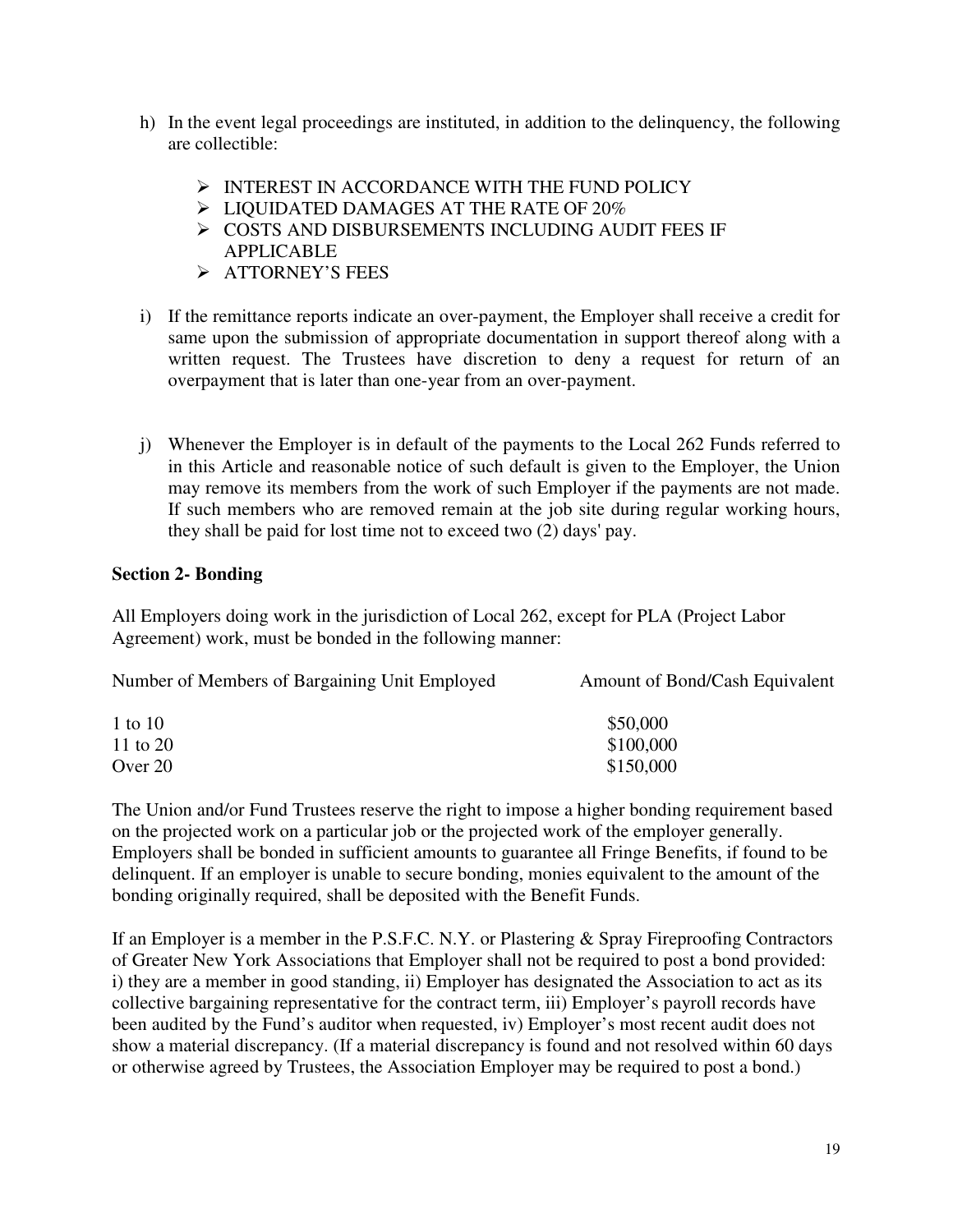## **Section 3**

 The Employer recognizes that when payment of fringe benefit contributions pursuant to this Agreement is made by check or other negotiable instrument, which is returned uncollected, the Local 262 Funds incur additional cost and expense. The Employer hereby agrees that in the event any payment to the Local 262 Funds by check or other negotiable instrument results in the check or negotiable instrument being returned without payment after being duly presented, the Employer shall be liable for additional damages of the fees charged by the bank to cover such additional costs, charges and expenses. Thereafter, the employer will be required to pay all contributions by certified, bank check or cash. Nothing herein is intended, nor shall it be interpreted, to mean that the Local 262 Funds or Union waive any other liquidated damages required to be paid pursuant to this Agreement in the event Employer contributions are not paid in full and at the time required.

#### **Section4- Audit Procedure**

 The Employer shall retain, for a minimum period of six (6) years, payroll and related records necessary for the conduct of a proper audit in order that a duly designated representative of the Trustees may make periodic review to confirm that contributions owed pursuant to this Agreement are paid-in full. In the event, after the Trustees have made a reasonable request, the Employer fails to produce its books and records necessary for a proper audit, the Trustees, in their sole discretion, may determine that the Employer's monthly hours subject to contributions for each month of the requested audit period are the highest number of employee hours for any month during the twelve preceding months audited, or during the last twelve (12) months for which reports were filed, whichever monthly number of hours is greater. If the hours reported by employees as unpaid vacation claims exceed such amount, the vacation claims shall be used as the criterion of delinquency. Such determination by the Trustees shall constitute presumptive evidence of delinquency. Prior to making such determination, the Trustees shall mail a final ten (10) day written notice to the Employer advising him that such determination shall be made if the Employer does not schedule a prompt audit. Nothing herein shall mean that the Funds relinquish their right to commence legal proceedings to compel an examination of the Employer's books and records for audit.

When Auditors are sent to audit the books of any Signatory and a definite appointment is scheduled, or when the Auditor or Auditors cannot start at the appointed time and date and must return, or when valid payroll records are not furnished, then the said Signatory shall be penalized and shall pay the sum of \$1,000.00 per appointment, to cover the expense of the Auditor or Auditors.

If an audit deficiency is less than 5% of the signatory's contributions for last year prior to the audit deficiency the audit and attorney's fees will be waived.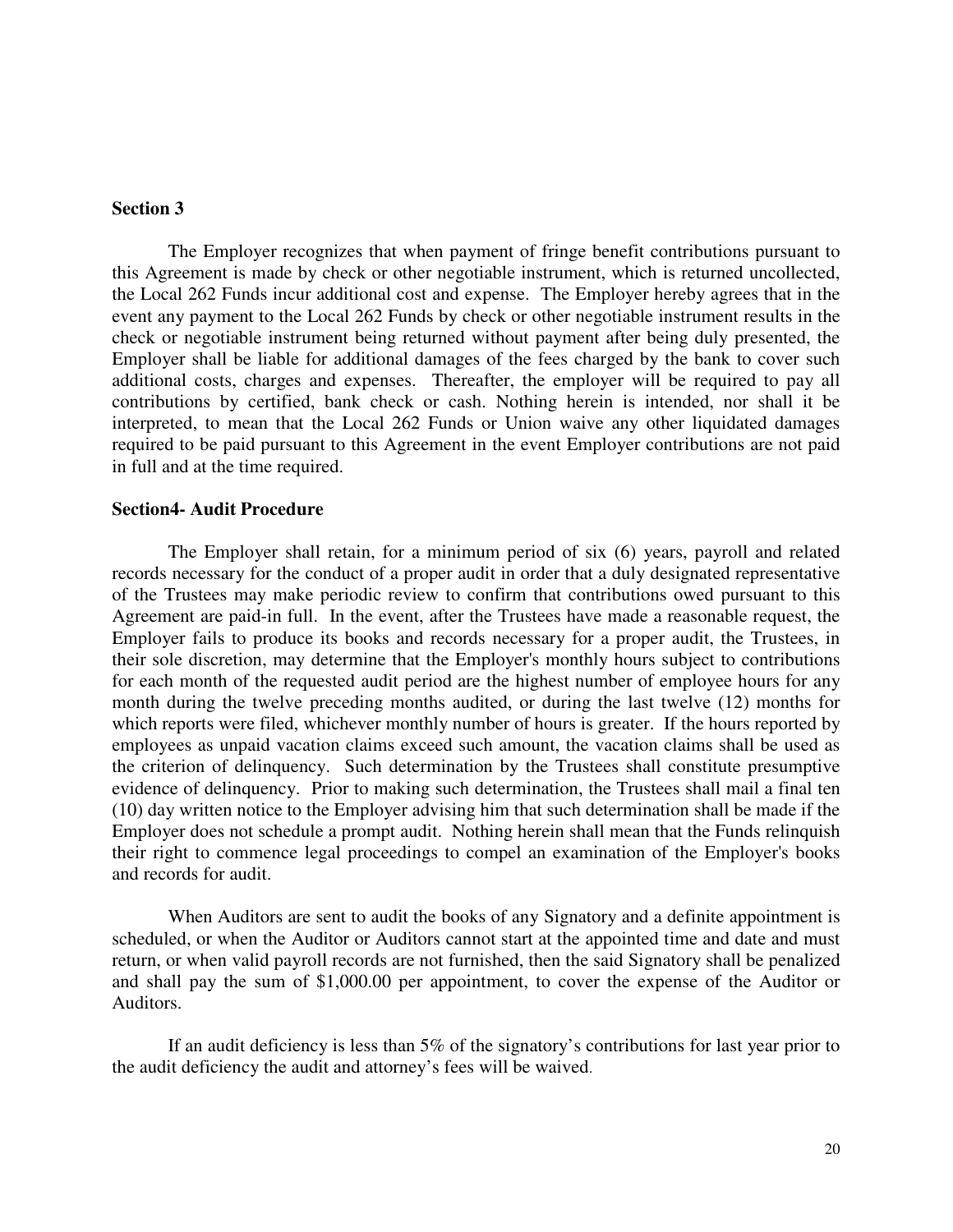It shall be a violation of this Agreement for any Signatory bound by this Agreement, to fail to furnish proper records when requested, for the purpose of completing an audit. The Union shall have the right to remove all its members from the offending Signatory upon twenty-four (24) hour notice. If such men who are removed remain on the job site during regular working hours, they shall be paid for lost time not to exceed two (2) days of pay.

## **ARTICLE VIII: WORKING CONDITIONS**

## **Section 1**

The Employers shall provide for the exclusive use of the Plasterers on each job on which they are doing work, a suitable gang box, for tools and clothing. The Plasterers are allowed to have coffee during working hours.

## **Section 2**

The Employer, Plasterers or the agents of either shall not accept or give directly or indirectly, any rebate on wages, or give or accept gratuities, or give anything of value or extend any favor to any person for the purpose of effecting any change in rate of wages. The Employers or their representatives shall not be permitted to give any advance in wages to Plasterers, nor shall they be permitted to lend money to Plasterers.

#### **Section 3**

(a) Each Employer shall make reasonable provision for the safety and health of his employees and no employee or employees shall be permitted to work on any scaffold whether inside or outside unless said scaffold is erected in accordance with the State regulations governing same.

(b) Scaffolds shall not be erected or removed if it is hazardous to the Plasterers working in the immediate area.

(c) When plastering walls eight and one half (8 ½) feet and under, benches may be used. A step or a plank run shall be provided.

(d) No plastering shall be started on any building over six (6) stories in height unless elevator service is in operation to carry employees to and from work.

(e) No plastering shall be done unless temporary heat is available whenever the weather is cold.

## **Section 4**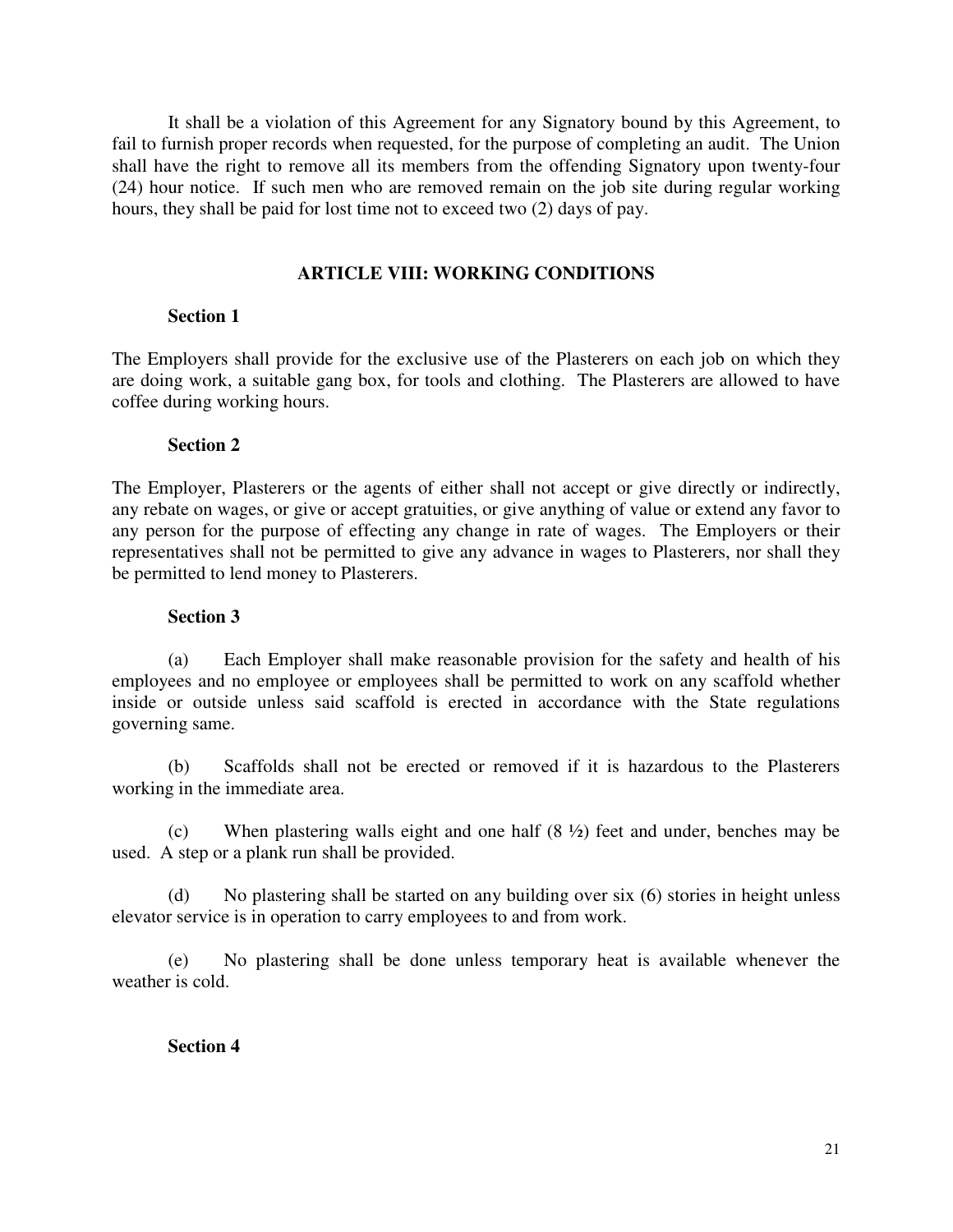No provision of this Trade Agreement shall supersede any Municipal, State or Federal law which imposes more stringent requirements as to wages, hours of work, or as to safety, sanitary or general working conditions than are imposed by this Trade Agreement.

#### **Section 5**

On all jobs where Plasterers are working, the following practices are to be followed, wherever and whenever practical.

(a) The mortarboard shall be raised at least ten (10) inches from the scaffold. When practical the mortarboards are to be placed on barrels or stands.

(b) All permanent plain moldings shall be run in place or on a bench on the job except as defined in subsections (g), (h), (i), and (1) of this Section. All staffwork of composition shall be made and installed by Plasterers. Materials known as compo shall be made and installed by Plasterers. All GFRI, FRG, GRG or any substitutes for ornamental plaster shall be installed and pointed by plasterers.

(c) All coves and bullnoses shall be run with a mould on strips over screeds. All arises when in plaster must be run with a mould or formed with strips.

(d) When two-coat work is specified, the same shall be known as brown coat and finish coat. The brown coat must be thoroughly set before the finish coat is applied.

(e) When three-coat work is specified, the same shall be known as scratch coat, brown coat and finish coat. The scratch coat shall stand at least six (6) hours, and shall be thoroughly set before the brown coat is applied, but this shall not apply on minor alterations. The brown coat must be thoroughly set before the finish coat is applied.

(f) When the brown coat is used as a finish coat it shall be straight and true and floated or otherwise finished according to the texture desired, and shall be left in a workmanlike manner.

(g) All browning shall be done in a thorough workmanlike manner and it is understood and agreed that all browning on walls, columns, pilasters and partitions shall be screeded and rodded to a straight and true surface before the finish coat is applied.

(h) Where interior concrete surfaces are required to be plastered, the first or bonding coat shall be especially prepared for this purpose.

(i) All concrete ceilings shall be screeded and browned in a workmanlike manner, except when bonding agent and finish coat only are specified.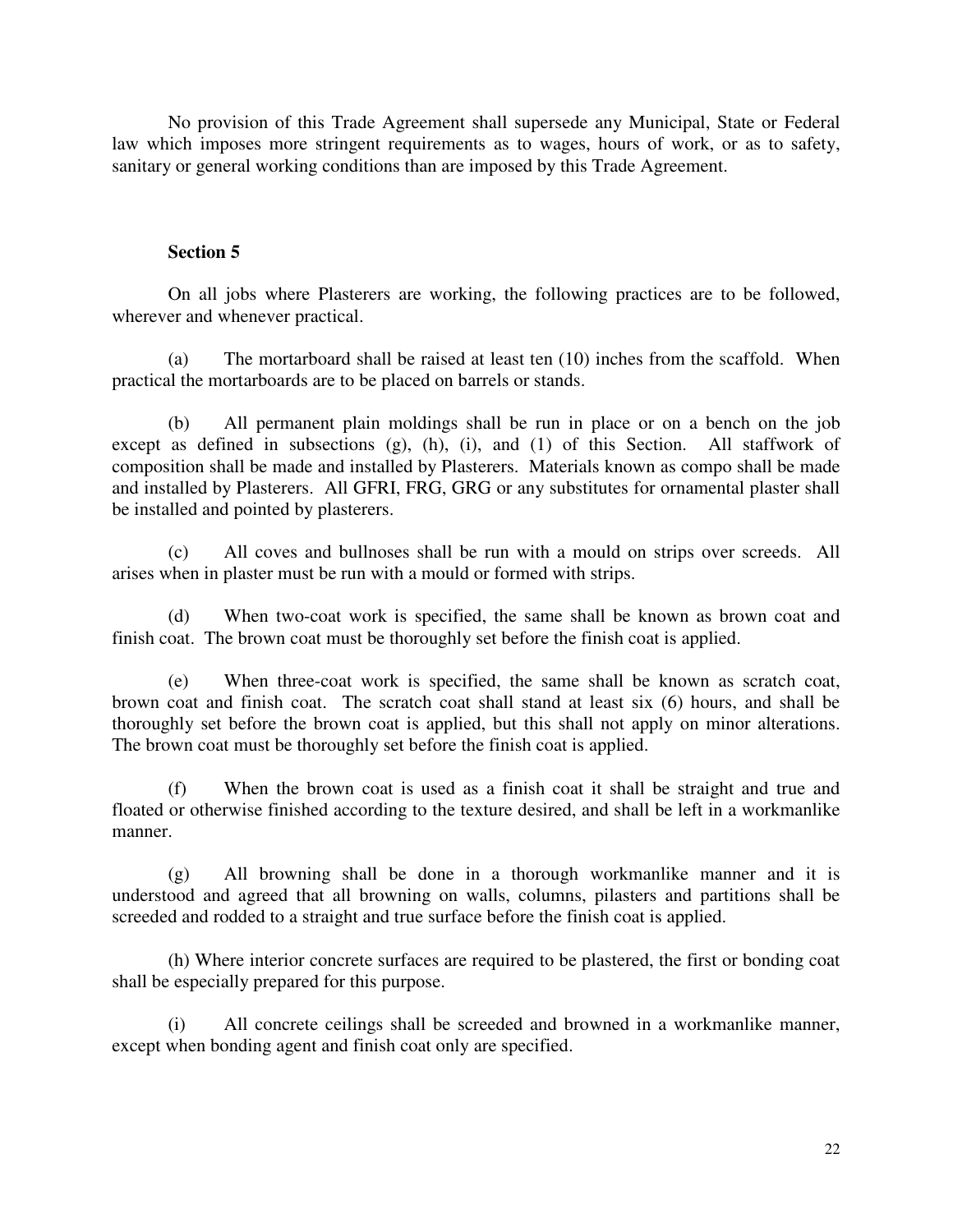(j) When the finish coat is applied it shall be trowelled to a smooth surface free from cat faces, blockheads, blisters, etc., and all angles and surfaces must be left straight and true.

(k) All acoustic plaster shall be applied and finished in a workmanlike manner.

(1) All partitions for terrazzo, mosaic or ceramic tile on walls and ceilings shall be scratched and browned and brought to a straight and true surface.

(m) All cement work shall be done in a proper workmanlike manner.

(n) No Plasterer shall be allowed to work to any corner beads that are put on beams, arches or groined ceilings.

(o) Mouldings on walls or ceilings, where seventy-five (75) percent enriched and eight (8) inches or less in width may be cast and stuck.

(p) The casting or riming of coffered ceilings panels, balconettes, geometric designs or modernistic ornamentations shall be governed solely by the practical result desired. There shall be no restrictions as to the method employed if it does not impair the quality of the completed job. If there is a difference in opinion the matter should come before the Joint Trade Board hereinafter provided for.

(q) On any alteration where the work would ordinarily be run but cannot be done without causing undue interference with the occupancy of the premises and undue delay in performance, it shall be permissible to cast and apply such work.

(r) Application or epoxy, cementitious material or other base for trowelled on, sprayed on, or hand applied surfacing, whether receiving aggregate chips (regardless of size) or not, is to be done in a workmanlike manner.

(s) On all plain surfaces or members of panels, cornices, etc., it shall be permissible to make an impression from the natural wood board, from which casts shall be made and applied to models. All models for ornament shall be hand grained, either by the Plasterer and same applied wherever necessary. Materials used for imitation woodwork should be especially prepared materials, fibrous and hard. Sizes of casts shall conform to the requirements of the job.

(t) All compo and composition other than those poured or pressed in glue or plaster moulds, shall belong to the Plasterers as their exclusive specialty.

(u) Acoustical or imitation stone work or texture antique finish may be cast or applied as required by the architect.

 (v) All small spandrel panels under two feet, small caps, and other similar work may be cast and stuck whether plain or enriched.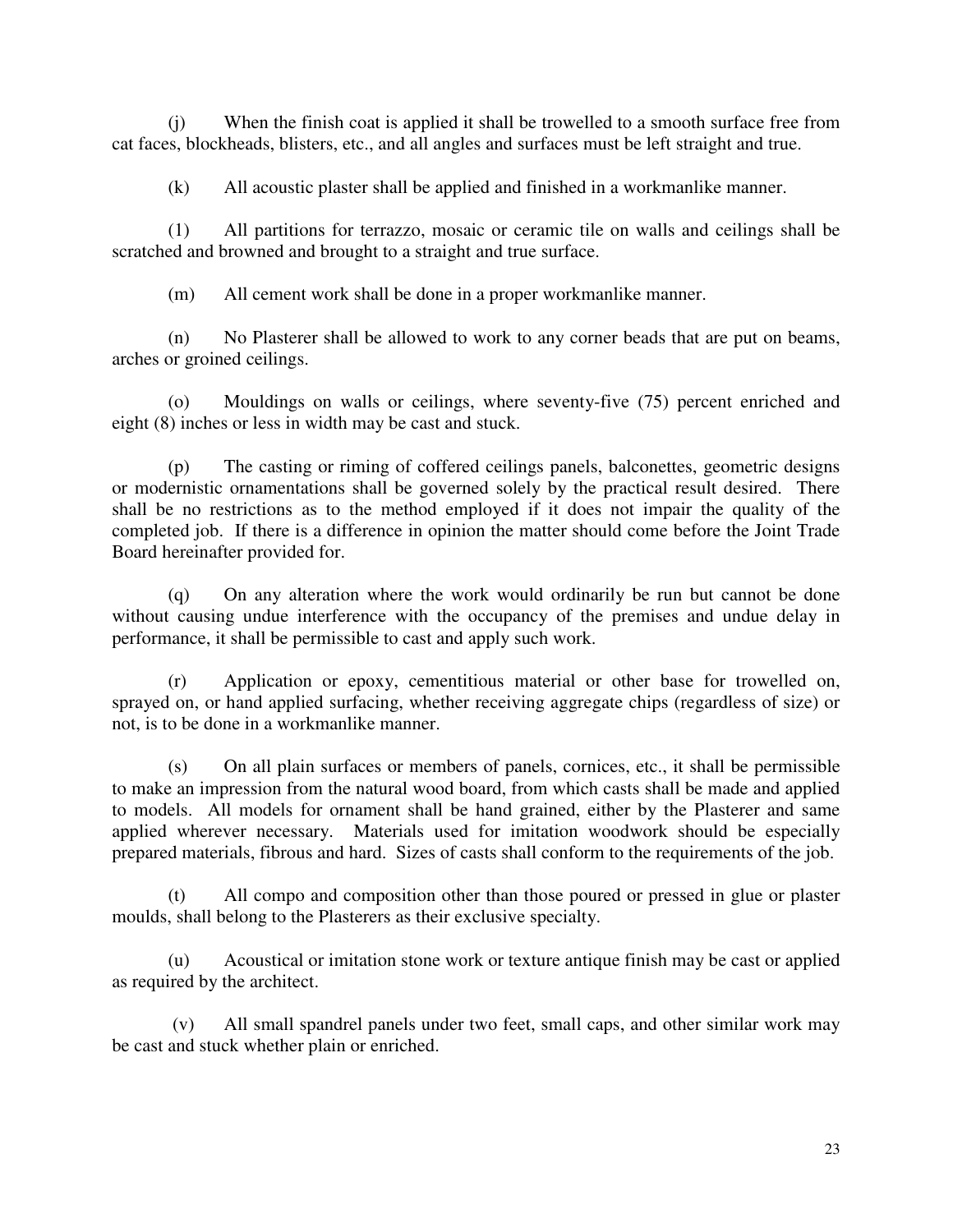(w) Diminished fluted pilasters and columns or pilasters and columns with entasis may be cast.

 (x) All caps on columns over two feet square shall be run unless fifty per cent enriched.

(y) The Employer shall be permitted to introduce such tools and techniques for performing Plasterers' work as they shall deem fit.

#### **ARTICLE IX: SHOP STEWARDS, FOREPERSON AND BUSINESS AGENTS**

#### **Section 1**

 All Employers who do the work as set forth in this Trade Agreement shall employ Plasterers exclusively to perform such work and shall employ Plasterer Shop Stewards. Where more than one Employer does Plasterer work on a job site, each Employer shall employ Plasterers exclusively to perform the work and each Employer shall employ Plasterer Shop Stewards.

 Where Plasterers are employed on a job, the Union shall designate a Shop Steward who shall be the second person on the job with the exception of fireproofing jobs wherein the first person can be used as a shop steward. The Shop Steward shall see to it that the classification of work as defined herein is observed and that the Employers are complying with all the terms of this Trade Agreement. The Shop Steward shall have the right to inspect all dues books and working cards. He shall see that the proper facilities for doing the work in proper workmanlike manner are available, such as moulds, screed rods, darbies, feather edges, cornice rods, beam rods, regulation size mortarboards not to exceed 6 feet by 5 feet, proper scaffolding, lighting and heating facilities. Adequate time shall be allowed by the Employer to the shop steward for the performance of his duties as herein specified. He shall perform these duties as shop steward with the least possible inconvenience to his Employer. He is to work as a Plasterer, and not use his position as Shop Steward to avoid performance of his duties as a Plasterer. On overtime work the Shop Steward shall always be the second man employed for overtime work. If the Shop Steward be discharged, he shall at once be reinstated until the matter is brought before the Joint Trade Board and the decision of the Union shall control, and if any time has been lost, the Shop Steward shall be paid for all lost time up to five (5) days only. The Shop Steward is to be the next to last man to be discharged.

#### **Section 2**

The Business Agents shall have the right to visit and go upon the Employer's jobs during working hours and they shall not be interfered with while making such visits.

**Section 3**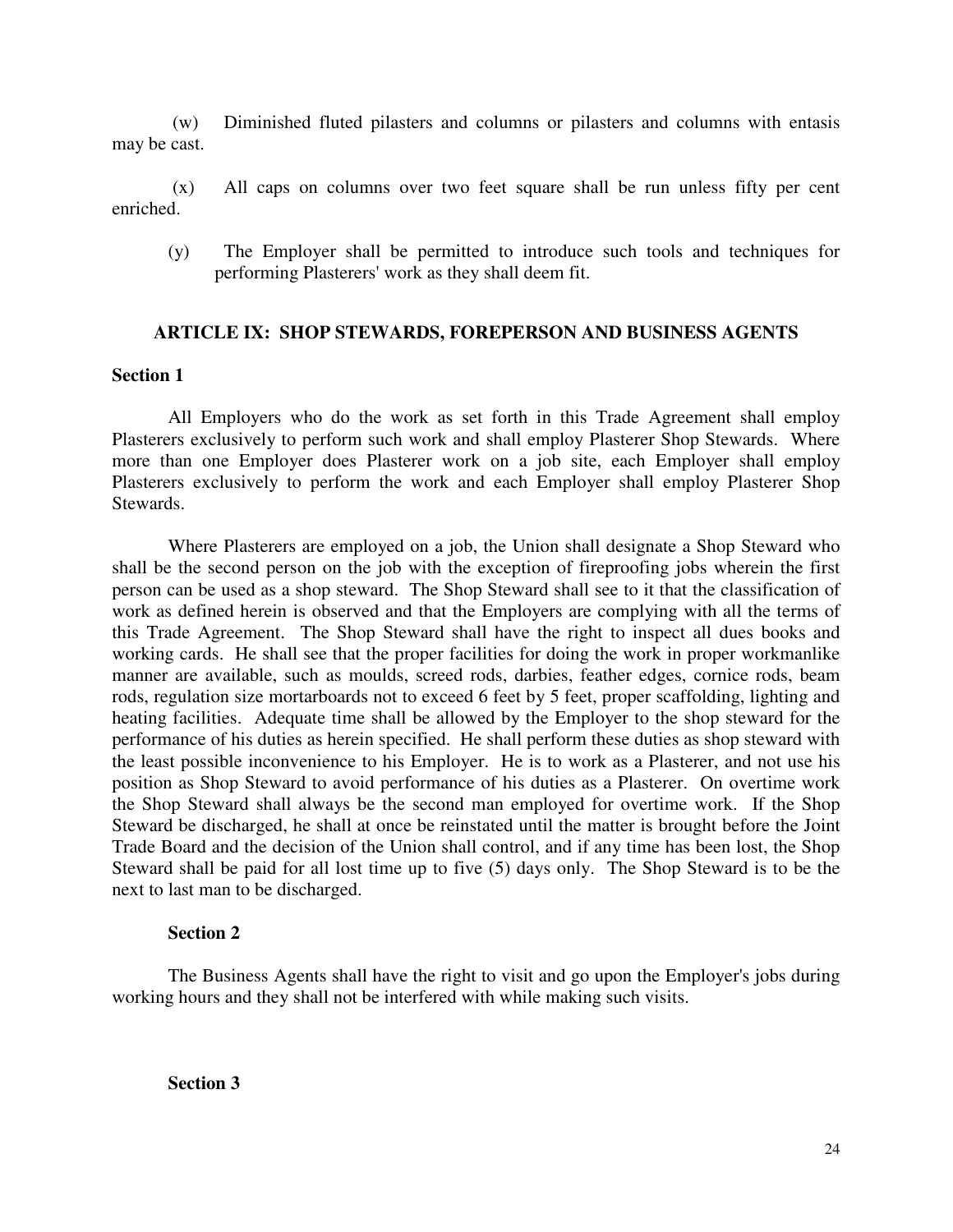A Plasterer foreperson shall be required on all jobs where four (4) or more Plasterers are employed. Such foreperson shall be representative of the Employer and shall be in direct charge of the Plasterers on the job, although he may perform such acts incidental to the operation of plastering as the Employer directs. The foreperson shall immediately report to the shop steward all the Plasterers hired, laid off and/or discharged.

#### **Section 4**

(a) The Union shall have the right to discipline its members. A foreperson may only be removed from a job by the Union with the approval of the Joint Arbitration Board.

(b) No person other than the Employer or foreperson shall have the right to give orders in regard to work or to interfere during working hours with employees.

## **ARTICLE X: APPRENTICES**

## **Section 1**

In order to maintain a sufficient number of skilled mechanics in the Plastering Industry, the Plastering Apprentice Program, approved by the Contracting Plasterers' Association of Greater New York and the Operative Plasterers & Cement Masons International Association, Local 262 is hereby made a part of this Agreement.

#### **Section 2**

(a) On each job-site where more than two (2) Plasterers are working, the Employer shall be required to hire one (1) Apprentice when available.

 (b) Apprentices are to be enrolled under the auspices of the Joint Apprenticeship Steering Committee.

(d) Contributions for Apprentices shall be allocated in accordance with the current percentage breakdown of the various funds.

## **ARTICLE XI: STRIKES & LOCKOUTS**

#### **Section 1**

Except as herein otherwise provided for, the Union shall not order a strike against any Employer or Employers, who are parties to this Trade Agreement, nor shall any Employer or Employers, acting jointly or severally, directly or indirectly, lock out any Plasterers represented by the Union, parties to this Trade Agreement. The Union shall not be responsible for any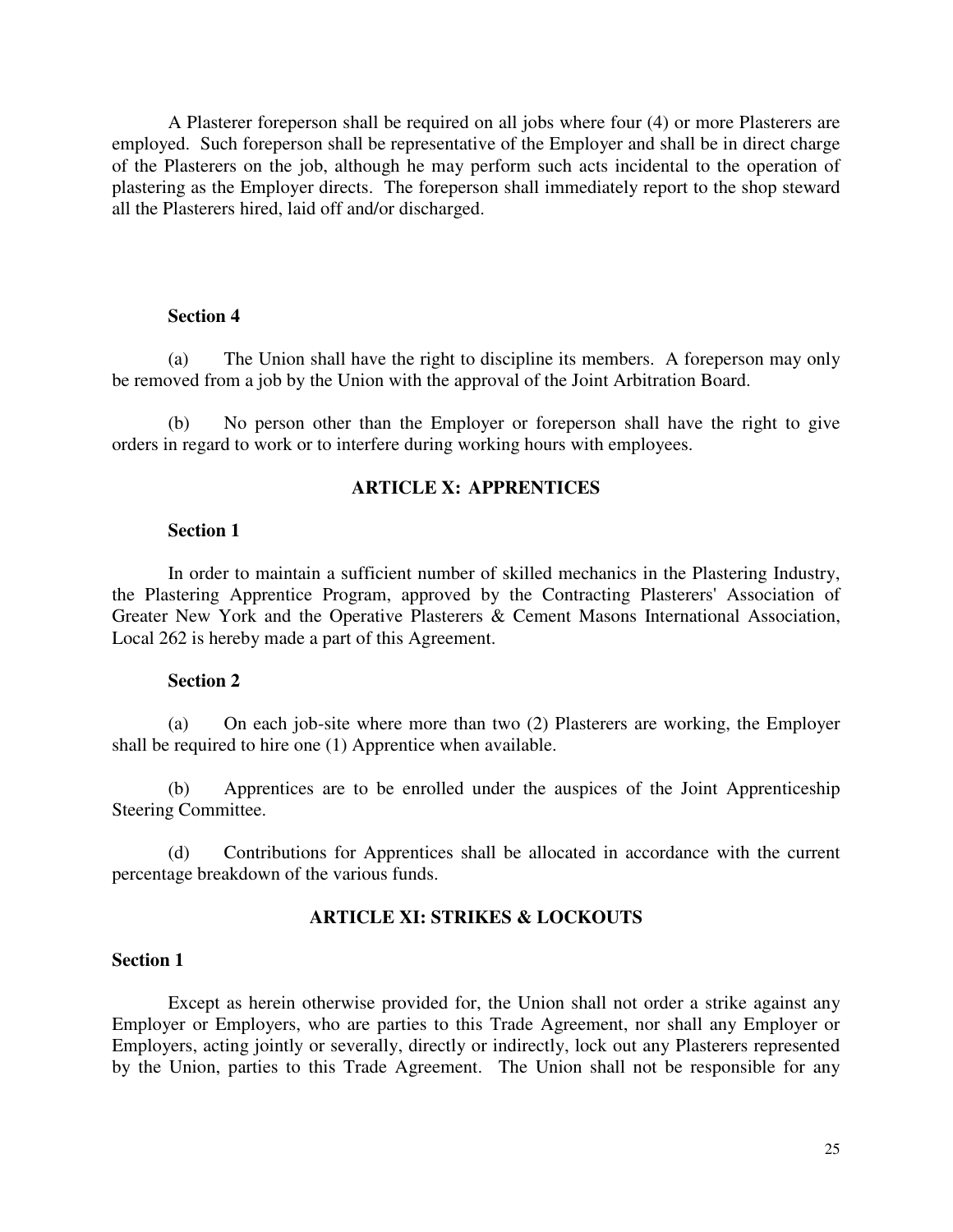unauthorized strike or its results but will discipline the members causing such strike and disorder.

## **Section 2**

 Where any of the workers engaged on a construction job, including men who load materials in building supply yards within the regions defined in Article II, and who unload at the point of construction, are not represented by unions affiliated with the Building and Construction Trades Council, a non-union condition exists, entitling the Union, in its discretion to withdraw the men from the job. The Union may return its men to the job at any time after the Employer complies with this Trade Agreement. The Union is entitled to construe the meaning of a "nonunion condition" which shall be binding upon the Employer and Employers and is not restricted by any sentence or clause herein.

## **Section 3**

 When the Joint Arbitration Board, upon investigation, becomes convinced that the Plasterers on any job are being paid less than the rate of wages prescribed in this Trade Agreement, it shall give notice to the Employer, orally or in writing, and shall be entitled, in its discretion, to withdraw the Plasterers from such job.

## **Section 4**

The failures of the Employer to pay wages, fringe benefit contributions and/or remit working dues check-offs or comply with the reporting requirements for payment of fringe benefit contributions and/or working dues check-off shall constitute a breach of this Agreement and the Union shall be entitled to withdraw all Plasterers from such Employer.

The Union may withdraw Plasterers from any job to enforce payment of contributions to the Fringe Benefit Funds. The Union may also withdraw Plasterers to enforce the requirement of this Agreement that Union working dues check-off be deducted from the wages of Plasterers or to enforce payment to the Union of dues check-offs already deducted from the wages of Plasterers.

Subject to the arbitration provision set forth herein, if Plasterers are withdrawn from any job to enforce payment of contributions to the Fringe Benefit Funds or to enforce the requirement of the Trade Agreement that Union dues be deducted from the wages of Plasterers or to enforce payment to the Union of Union dues already deducted, the Plasterers who are affected by such stoppage of work shall be paid for lost time not exceeding sixteen (16) hours provided that three (3) days, notice of the intention to remove Plasterers from a job is given to the Employer by the Union by registered or certified mail.

## **Section 5**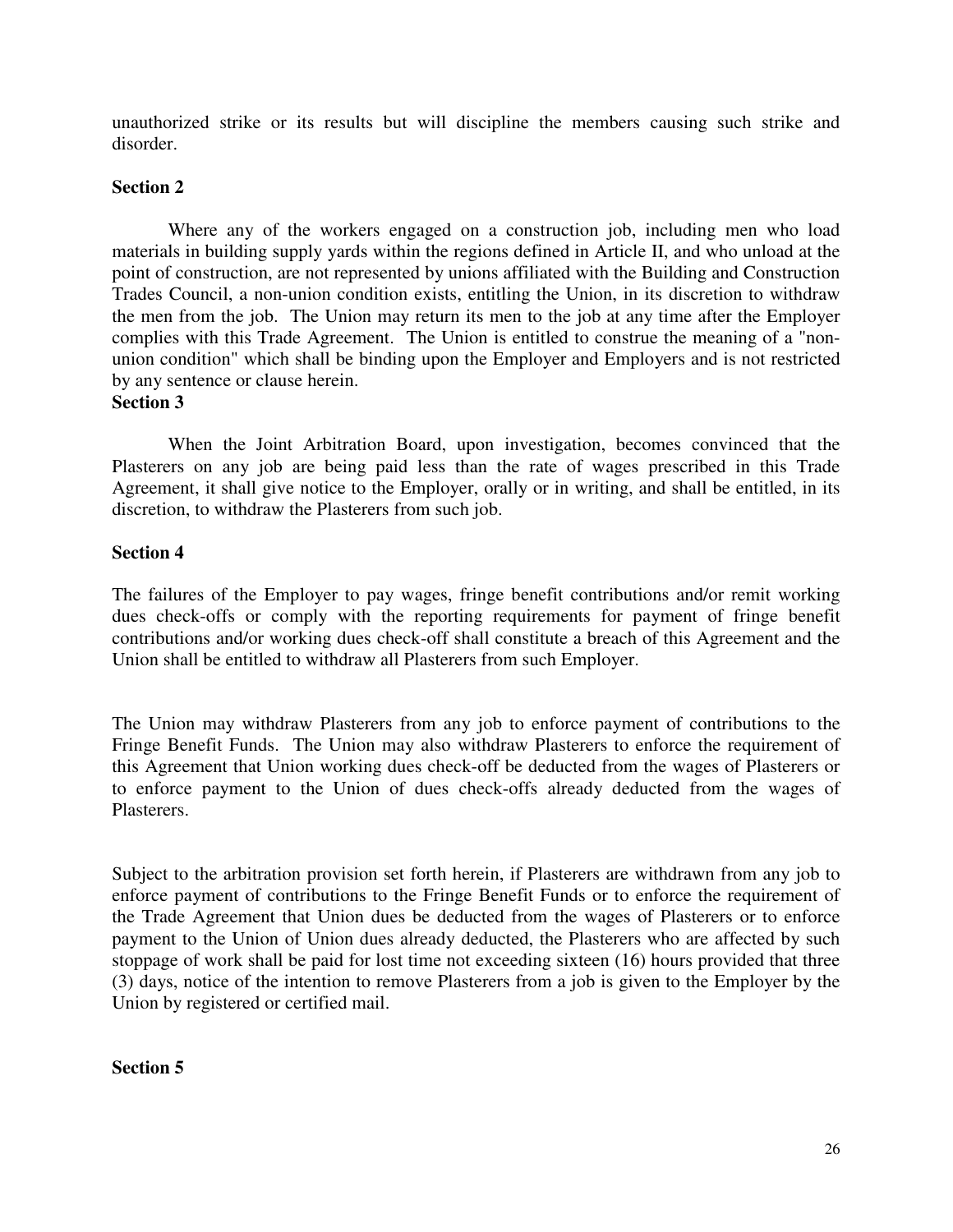Subject to the arbitration provision set forth in herein, the Union shall not permit Plasterers to work for any Employer or any person who as an individual, partner, or employee of a partnership or as an officer, stockholder or employee of a corporation owes wages to Plasterers or monies payable to the Union or Fringe Benefit Funds as provided in this Trade Agreement and who thereafter seeks to employ Plasterers or supervises Plasterers directly or as a partner or employee of another partnership or as an officer, stockholder or as an employee of another corporation or as a joint venture.

#### **ARTICLE XII: JOINT TRADE BOARD**

## **Section 1**

 Any question or dispute between an Employer bound by this Agreement and the Union arising under this Agreement shall be settled by the Joint Trade Board. Where a violation exists, that violation shall cease pending final settlement. If said violation does not cease, the Union can refuse to supply manpower to the job. All matters related to fringe benefit contributions and dues check-off are excluded from the arbitration provisions of this Agreement.

#### **Section 2**

 The Joint Trade Board shall consist of four (4) members: two (2) members appointed by the Association, and two (2) members appointed by the Union. Four members shall constitute a quorum and neither side shall cast more ballots than the other. The Joint Trade Board shall meet upon the request of either party to this agreement within twenty-four (24) hours of such request to consider any dispute or disagreement between the parties to this Agreement. Fines and penalties shall be determined by the Joint Trade Board.

## **Section 3**

 The Joint Trade Board is empowered to hear and decide in arbitration, as hereinafter provided, all grievances and disputes which arise between the parties as to the interpretation or application of this Agreement and to make such awards or assess remedies, damages and penalties for violations of this Agreement. The Joint Trade Board shall have the authority to issue awards with respect to all grievances and disputes in any manner which they deem reasonable, and shall have all powers necessary to remedy complaints brought before them, including, but not limited to, awards for 1.5 X the total package (wages and fringe benefits) for every man hour lost resulting from or in violation of this Agreement; awards may include liquidated damages, and the assessment, against any party, of interest on monies due, attorney's fees, and the cost and expenses of arbitration. Monetary awards that exceed the reimbursement amount for lost wages and fringe benefits will be contributed by the assessed Employer to the General Fund.

#### **Section 4**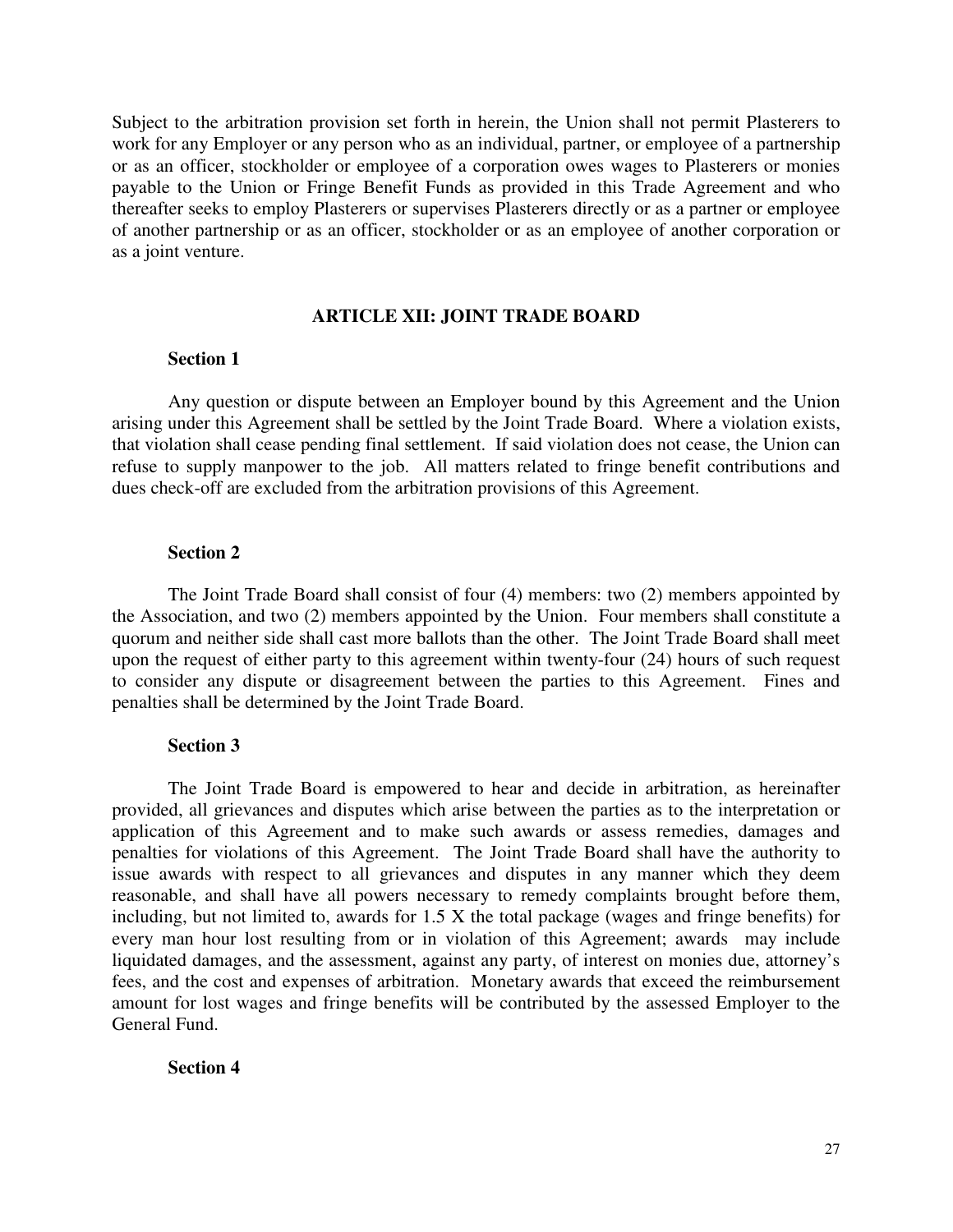The decision of this Board shall be by majority vote of both sides, and shall be rendered within twenty-four (24) hours of the time the dispute is submitted to the Board. The decision of the Board shall be final and binding upon all parties to this Agreement.

## **Section 5**

 In the event that the Board cannot reach a decision within twenty-four (24) hours, the question or dispute shall be submitted to a Joint Tribunal, consisting of one member to be appointed by the Association and one member to be appointed by the Union. The Union and Association representatives shall endeavor to agree upon a third party, who is not a member of the Association or of the Union. This three (3) member Tribunal shall render a decision in writing within twenty-one (21) calendar days of the Joint Trade Board meeting at the request of the parties. The decision of the Tribunal shall be binding upon the parties hereto, and enforceable in court as an arbitration award. In the event the Union and the Association representatives cannot agree on a neutral third party, the matter will be referred to the American Arbitration Association.

#### **ARTICILE XIII: MISCELLANEOUS**

#### **Section 1 - Separability**

 It is further agreed by and between the parties hereto that if any Federal or State Court shall at any time decide that any clause or clauses of this Trade Agreement is or are void or illegal, such decisions shall not invalidate the other portions of this Trade Agreement, but such clause or clauses shall be stricken out and the remaining portion of this Trade Agreement shall be considered binding between the parties hereto. Nothing contained in this Trade Agreement shall be construed to deprive any one or more individual Plasterer from pursuing whatever civil or criminal remedies they may have under the law for the collection of their wages, or any part thereof.

 Any provisions of the Trade Agreement hereinabove mentioned which provide for Union security or employment in a manner and to an extent prohibited by any law or the determination of any Governmental Board or Agency, shall be and hereby are of no force or effect during the term of any such prohibition, it is understood and agreed, however, that if any of the provisions of the said Trade Agreement which are hereby declared to be of no force or effect because of restrictions imposed by law is or are determined either by Act of Congress or other legislative enactment or by a decision of the Court of highest recourse to be legal or permissible, then any such provision of the said Trade Agreement shall immediately become and remain effective during the remainder of the term of this Trade Agreement. The Union reserves the right to renegotiate any of the provisions of the Trade Agreement, which may be of no force or effect.

#### **Section 2**

The Employer agrees that within forty-eight (48) hours after the execution of this Trade agreement, it will submit to the Union a schedule setting forth in full the name of each member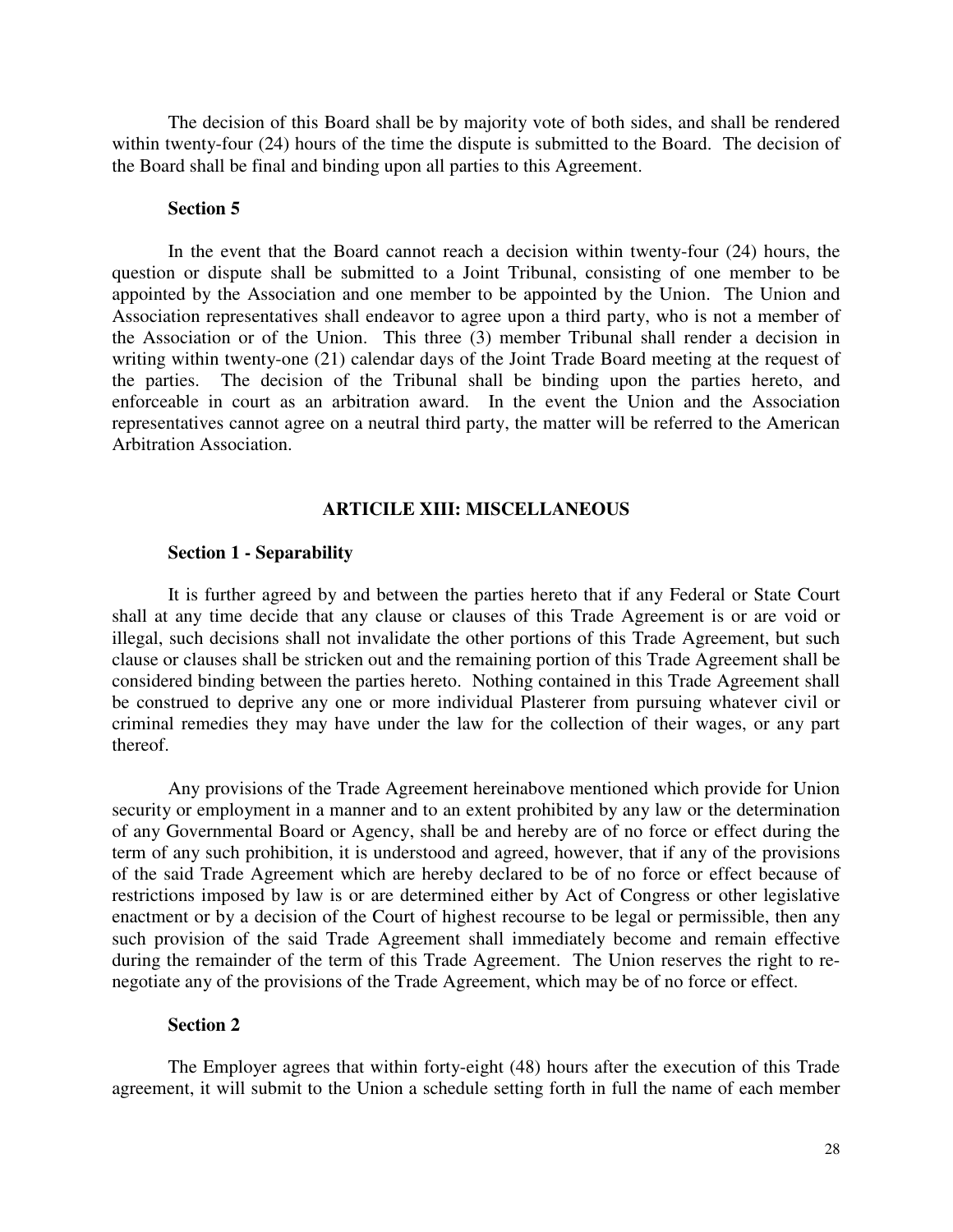or officer of the Employer's firm (partnership or corporation), any trade name and all future changes thereof.

#### **Section 3**

The Employer further agrees that it will immediately notify the Union in writing of any change in its membership or officers, setting forth the names of those members or officers which may have dropped out or been suspended from the firm (partnership or corporation) and all the new members or officers, and in case of a new firm doing business under a trade name, the name of the new principal.

## **Section 4**

This Trade Agreement shall apply to and bind the parties hereto, their successors and assigns, doing work within the trade and geographical jurisdiction of this Agreement.

## **Section 5**

It is further agreed by and between the parties hereto that if the Plastering and Spray Fireproofing Contractors of New York shall at any time prior to the termination of this agreement execute an agreement at an hourly rate of wage and/or benefits higher than that provided for in this agreement than the hourly rate of wage and/or benefits for this agreement shall be increased to the hourly rate established by the agreement between the Plastering and Spray Fireproofing Contractors of New York and the Union.

## **ARTICLE XIV: PERIOD OF AGREEMENT**

This Agreement is effective for the period starting on the first day of

and until the \_\_\_\_\_\_\_\_\_\_\_\_\_\_\_\_. Thereafter, the term of this Agreement shall automatically renew for successive one (1) year terms unless one party provides written notice to the other party at least ninety (90) days in advance of the end of the existing term that it does not wish to renew the term of this Agreement.